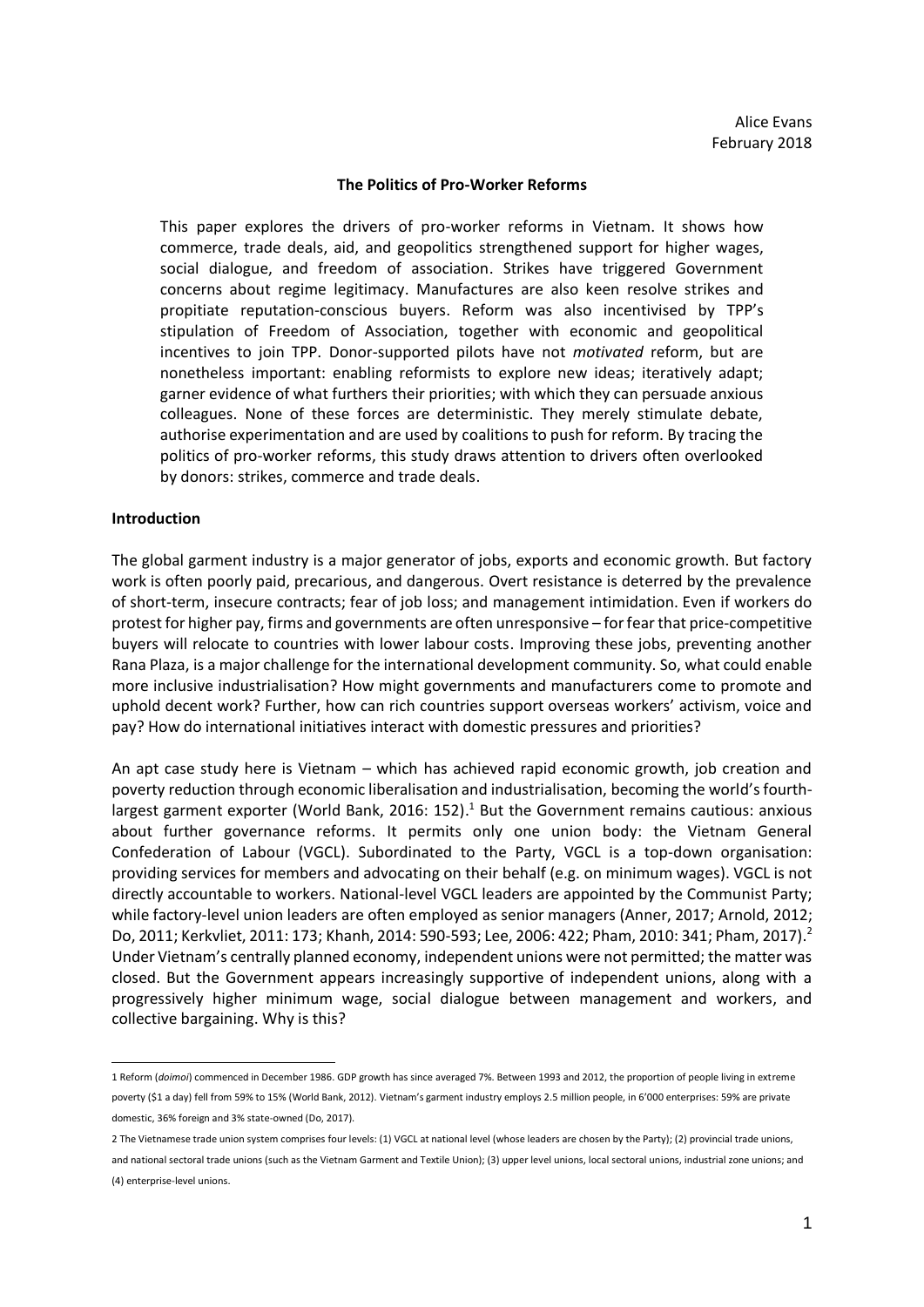To enhance our understanding of the politics of inclusive development, this paper explores why the Government of Vietnam has undertaken a series of pro-worker reforms. The paper is divided into four sections. Section 1 discusses key literatures. Section 2 outlines my qualitative research methodology. Drawing on these interviews, Section 3 traces the major drivers of industrial relations reform in Vietnam: domestic unrest, pressure from buyers, experimentation (the ILO Better Work Programme), trade negotiations, geopolitical concerns, and faltering economic growth. It charts how these created pressures for reform. Section 4 concludes: pressure from strikes, buyers and trade agreements could motivate more enabling environments for decent work; while aid programmes can enable middleincome governments to iteratively experiment with desired reforms.

## **Section 1: Literature Review**

This section details how this case study of Vietnam builds on the existing literature on global production networks, the politics of inclusive development, and the shift towards politically-informed donor programming.

As recognised by the International Labour Organisation (2013), '[i]n the garment sector, [wage] adjustments are usually adopted only after mass protests and strikes that disrupt the industry'. In South East Asia, mass strikes and demonstrations have enabled concerted increases in minimum wages. Furthermore, when unions mobilise, labour inspectors can better enforce legal compliance (Amengual and Chirot, forthcoming; Amengual and Fine, forthcoming; Anner, 2015; Hughes, 2007; Siddiqi, 2009; Trần, 2007; 2013; Yoon, 2009: 22). Successful activism also seems to galvanise further mobilisation, as other workers learn that they *can* influence wage negotiations (Arnold, 2013; Cox, 2015; Do, 2011; Kerkvliet, 2011: 175 on Cambodia and Vietnam). Improvements in state capacity only appear to improve labour rights when workers gain political strength: via high union density, left-wing political parties in the executive and legislature, and democratisation (Berliner et al, 2015a; Mosley, 2010).

Though garment workers have secured important gains through organising collectively, they are severely hindered – by gender ideologies, precarity, authoritarianism and global competition. Across Asia, the garment workforce is predominantly female. Widespread expectations of assertive men and acquiescent women may foster patriarchal, authoritarian unions, in which male leaders lecture at women rather than listening to them. If women perceive unions as unresponsive, they may be reluctant to approach representatives and engage in union activities. Such disengagement weakens the collective power of labour (Evans, 2017a). Collective organising is further impeded by short-term, insecure contracts, fear of job loss, and intimidation by factories. These labour abuses are incentivised by buyers' short-term contracts, low prices and late penalties. For example, 'the real dollar price paid per blouse imported from Vietnam to the United States from 2005 to 2016 declined by 29.09 per cent' (Anner, forthcoming: 11). Buyers may be reluctant to reform individually, given price competition within the garment industry. Governments are often reluctant to enforce workers' rights, for fear of price-competitive buyers relocating overseas. Some research indicates a 'race to the bottom' (Davies and Vadlamannati, 2013). These pressures can be exacerbated by financial crises: credit-constrained governments appear to permit a deterioration of labour practices (Blanton et al, 2015); perhaps using cheap labour to improve their global competitiveness.

Low wages in the global garment industry can also be understood as a collective action problem. Unilateral deviation from the *status quo* is individually costly – for workers, manufacturers, retailers and governments alike. Overcoming this collective action problem requires transnational collaboration and co-ordination, between diverse stakeholders (Posthuma and Rossi, 2017). Aid and trade agreements are potentially important avenues here (and rich countries are increasingly keen to promote international policy coherence). Indeed, trade deals increasingly include labour standards,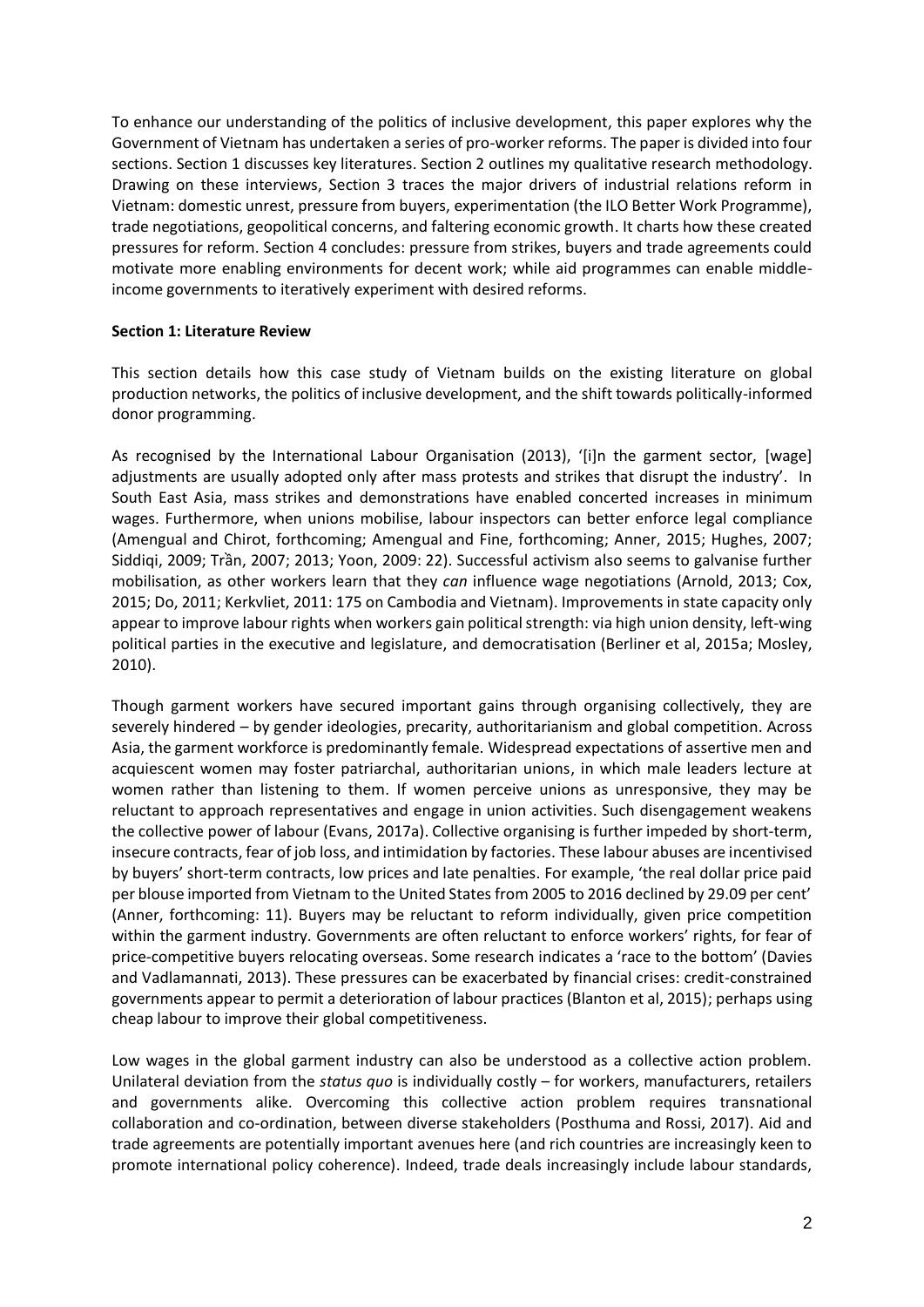complemented by technical cooperation (ILO, 2016; Vogt, 2015). But, unfortunately, we know relatively little about their comparative, complementary strengths.<sup>3</sup> As Lim et al (2015) note, 'scholars [tend] to treat "aid" and "trade" as existing in silos: scholarship which examines the effects of trade on developing countries does not consider how these effects might be moderated by inflows of foreign aid, and vice versa'. So, where are the potential synergies in rich countries' foreign policy toolkits?

Given the widespread reality of poor working conditions in global production networks, research tends to be rather negative: highlighting inadequacies of existing public and private regulation. While such literature reveals the urgent need for reform, it does not really help us understand how to get there. Instead, we need to learn from progress towards inclusive industrialisation: the international and domestic political drivers, incentives and mechanisms of change; not just of 'cocooned' donorsupported projects, $4$  but nationwide reforms (as called for by Berliner et al, 2015b).

The centrality of politics is also emphasised by parallel studies on overseas development assistance. They increasingly recognise that politicians and civil servants with countervailing interests and ideologies may not heed policy recommendations for inclusive development. Desire to placate donors may yield 'isomorphic mimicry': the façade but not function of good governance (Andrews et al, 2017). So, rather than prescribe more 'best practice' reforms, donors are increasingly urged to 'work with the grain'; engage with elite interests and ideologies; build inclusive coalitions; address collective action problems; iteratively adapt; ensuring aid programmes are 'politically smart, and locally led' (Booth, 2011; Booth and Unsworth, 2014; Levy, 2014; World Bank, 2017). But can appealing to (and potentially reinforcing) elite interests, hierarchies and ideologies promote *inclusive* development? – such as in the garment industry, where many politicians own factories and have vested interests in low wages (see Berliner et al, 2015a on Bangladesh for example).

Such uncertainty has spawned two sets of research on aid, politics and development. One set investigates the uptake, implementation and impact of politically smart, locally-led collaborations (e.g. Booth and Unsworth, 2014). But, in focusing on aid, these programme evaluations may be blinkered to more powerful drivers of reform. Another set of research takes a more macro, longer-term view: charting the political struggles and coalitions by which socio-economic and political resources come to be redistributed more equitably – across classes, genders, ethnicities and spaces. These studies illustrate the historical importance of crises, critical junctures, conflict and disruption, state-society reform coalitions, local ideologies and perceived interests (Heller, 2001; Hickey et al, 2015; Sandbrook et al, 2007; Teichman, 2016). They inform the above shift in donor practices. But how do these largescale, long-term political processes interact with 'politically smart, locally led' aid interventions? We don't really know. As Grindle (2017:22) emphasises,

*[S]cholars considering pathways toward change have not given due attention to how these analytic lenses might interact… Doing so would bring them to a familiar conundrum: Should reformers seek to make incremental adjustments to improve ongoing performance or is it necessary to recreate or significantly modify major institutions of power?*

In response to Grindle, this paper examines the interactions and synergies enabled by: (i) major domestic and transnational pressures to modify institutions of power (widespread strikes, commercial pressures, trade deals and geopolitical threats); and (ii) incremental adjustments (supported by the ILO-IFC's piloted Better Work Programme). In so doing, this paper explores their particular contributions, and relative importance to pro-worker reforms.

<sup>3</sup> Though see DiCaprio, 2013: 111; Polaski, 2006: 929 on the US-Cambodia trade deal and Better Factories Cambodia.

<sup>4</sup> This excellent term is borrowed from Andrews et al (2017).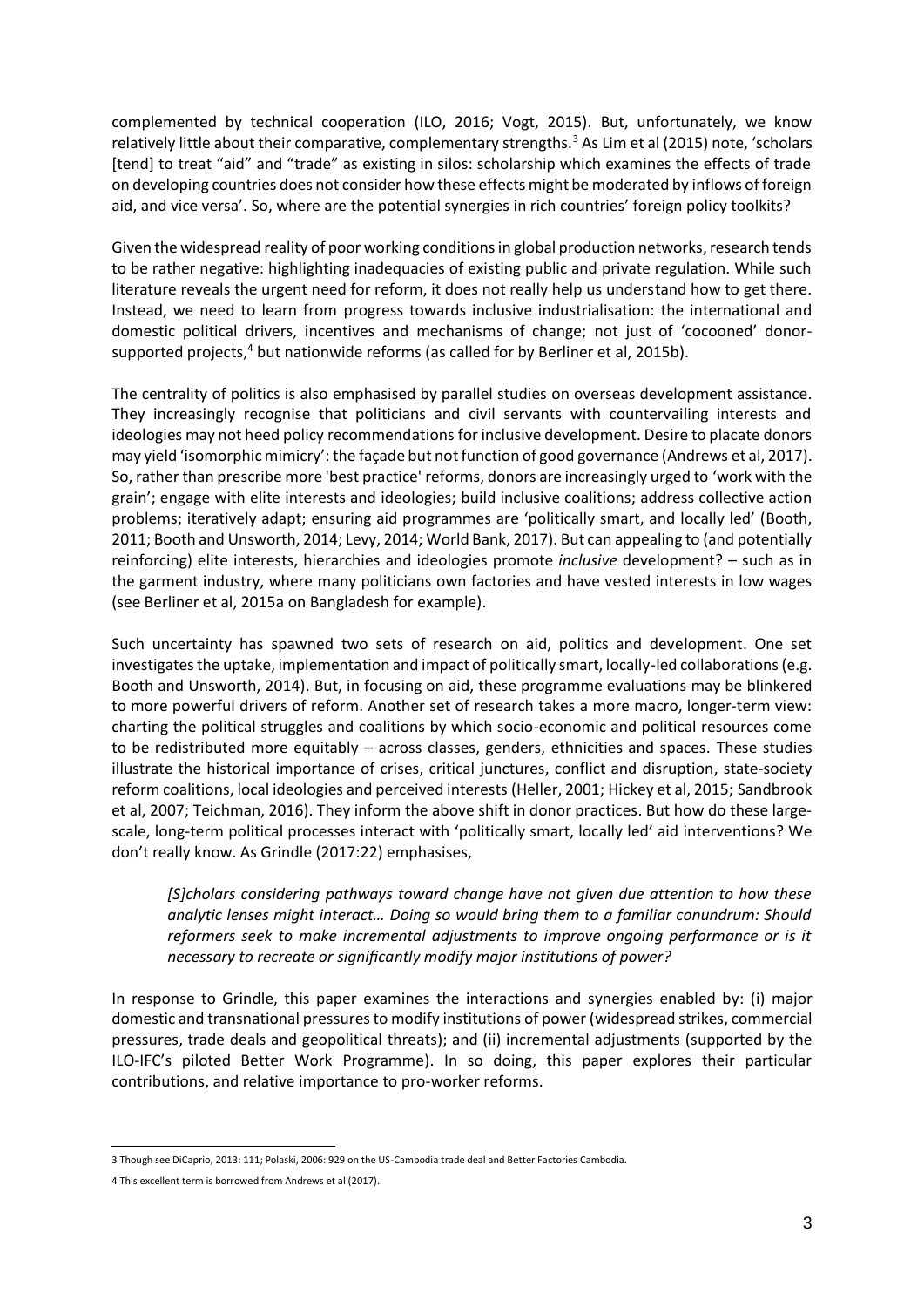Through its analysis of political change, this project seeks to make a theoretical contribution. It departs from the tendency of research on global production networks to invoke 'power', e.g. 'associational', 'structural' or 'institutional' power: conceptualised as an aggregate capacity of groups; exploring whether they have it; and of what kind (Arnold and Hess, forthcoming; Brookes, 2013; Castells, 2009; Hendersen et al, 2002; Macdonald and Macdonald, 2010; Marx, 1976; Phillips, 2017; Ruggie, forthcoming). Such research often neglects people's reasons for acting. This lacuna is problematic since power is inherently relational. To understand its workings, we need to attend people's reasons for acting: their internalised ideologies, norm perceptions, and perceived interests. Why do they comply, or gain confidence in the possibility of social change, and collectively resist?

Similar questions can be raised about 'social norms' and 'ideas'. Studies of socio-political change and continuity often refer to 'social norms': conceptualised as aggregate features of a given society; widespread discourses, conventions and practices (Acemoglu and Jackson, 2017; Gauri et al, 2013; Pearse and Connell, 2016). Meanwhile social constructivists either emphasise 'intersubjective meanings' (Hay, 2016), or construct ideas as existing independently of individuals (Béland and Cox, 2016; Blyth, 1997; Gofas and Hay, 2010; Parsons, 2016). Neither specify how these widespread discourses, conventions and intersubjective meanings actually influence people's behaviour, motivate compliance, and thereby perpetuate continuity. They do not explain how social norms/ ideas motivate conformity or resistance (as also noted for by Yee, 1996). Nor do they explain the ontology of such phenomena. What are ideas and norms if not reducible to mental states? [In a bid to accommodate 'ideas', Gofas and Hay (2010: 47) reject naturalism. But this creates more problems than it resolves]. As Gofas and Hay (2009: 13) note, 'the burgeoning literature on the role of ideas has tended to lack solid, coherent and explicitly stated theoretical underpinnings'. Further theoretical work is needed to clarify the metaphysics, and articulate causation, so we can understand why widespread practices and power relations continue, or change over time.

To investigate the causes of socio-political change, I do not focus on the rise and fall of aggregate norms or abstract ideas, but rather *people's reasons for acting*: their beliefs and desires. So whereas previous ideational analyses focus on *ideas*, I focus on *people's ideas*. I encourage particular attention to individuals' *norm perceptions* (their beliefs about what others think and do) (see also Bicchieri, 2017). People (politicians, civil servants, factory owners and citizens, civil servants) develop beliefs about what others will tolerate, endorse, abhor or resist through observation, interaction, peers' narratives, and media consumption. If everyone else complies, we assume collective approval – not recognising that others may be privately critical. This is termed 'pluralistic ignorance'. We conform because we think deviation will be unsupported; and fear being reprimanded, reproached or violently repressed.

While individuals' norm perceptions are shaped by their idiosyncratic encounters and interactions, these are also influenced by wider political, economic and social structures. Under an authoritarian regime, people may be scared to speak out and be openly critical. Accordingly, their compatriots (civil servants, manufacturers and factory workers) may not realise widespread dissatisfaction. Workers' organisations could provide spaces to hear alternative perspectives and realise their collective strength. But they may be hampered by political repression and precarity (informalisation, short-term contracts, turnover and instability). If people do not expect to be supported by others, they may quietly conform to observed practices, thereby impeding political change. They only revise their norm perceptions upon witnessing behavioural change (or hearing it from trusted sources). This creates a collective action problem, requiring a large-scale and coordinated change in beliefs and behaviour (Bicchieri, 2017: 111). This helps explain why norm perceptions and widespread practices persist over time. By contrast, conceptualisations of 'norms' or 'ideas' as aggregate features of a given society struggle to elucidate how these influence individual behaviour, and perpetuate path dependency.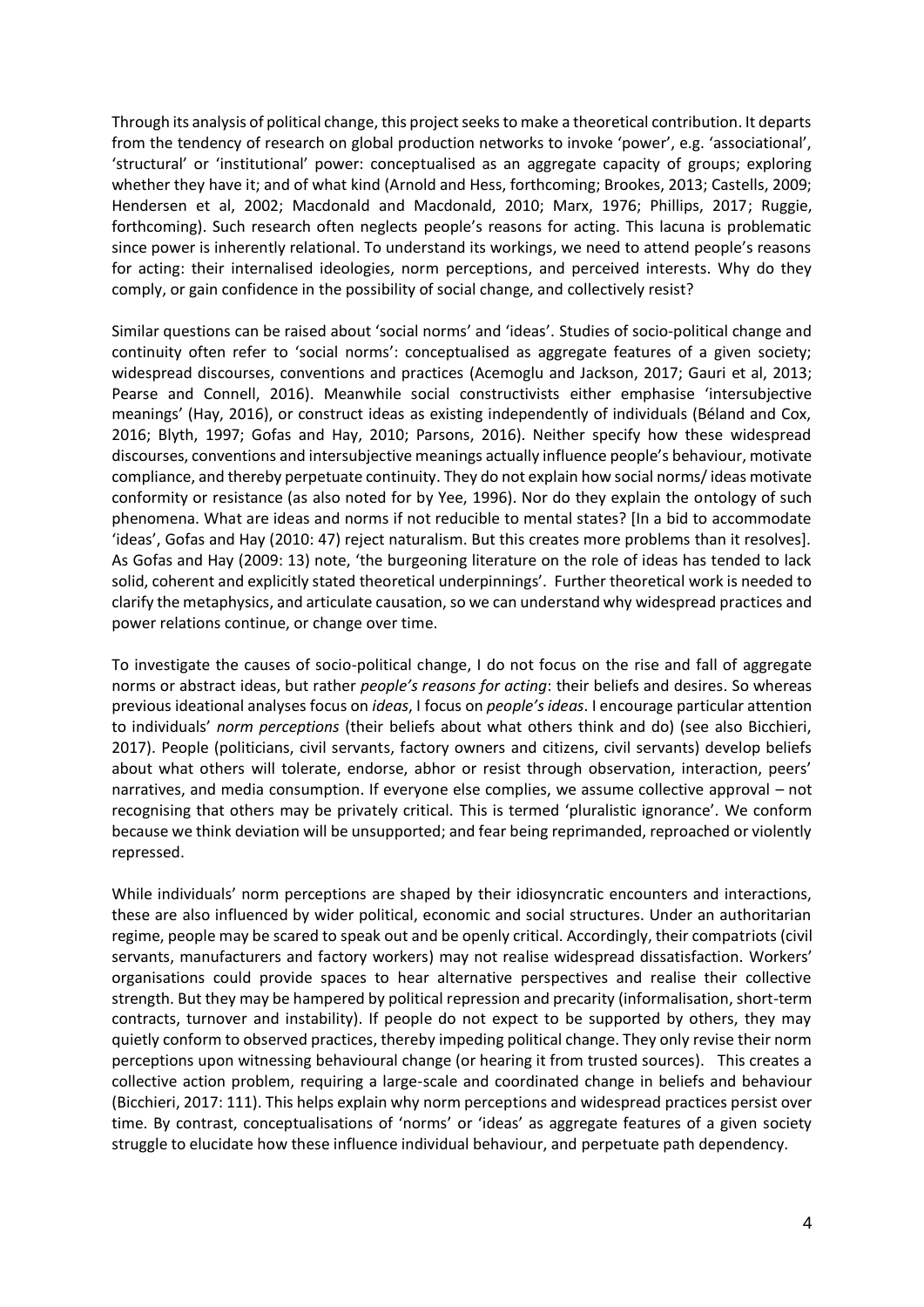This paper also attends to 'perceived interests': whatever an individual or group considers instrumental to achieving their desires, e.g. for economic growth, political legitimacy or geopolitical security. Thus conceptualised, interests are subjective and their content cannot be assumed *a priori*. Perceived interests are not only shaped by material circumstances but also norm perceptions, i.e. how people expect to be perceived and treated by others. Drawing on this theoretical framework, this paper explores how different socio-economic and geopolitical processes influence different stakeholders' norm perceptions and perceived interests, cultivate debate and motivate pro-worker reforms.

# **Section 2: Methodology**

This paper draws on in-depth interviews with government officials (both senior and junior); domestic business associations; foreign investors; trade union leaders; ILO advisors; Better Work Vietnam staff; INGO personnel; bilateral and multilateral co-operating partners; international brands; factory managers; and workers (totalling 35 participants). This research was undertaken in March-May 2017, in Hanoi, Ho Chi Minh City and via Skype (to North American participants). Some of these interviews were facilitated by a translator, well-versed in sensitive socio-political research. To understand participants' perspectives and priorities, I always asked open questions: not leading the discussion by mentioning possible influences.

Participants may have provided carefully curated, strategic narratives. For example, co-operating partners may have exaggerated their organisations' contributions to ongoing reforms, downplaying wider influences (of which they might be less aware). As one ILO advisor remarked, 'It's hard for any of us on the outside – and we are on the outside – to understand what's going on'. Surprisingly, interviewed co-operating partners were much more modest about their contributions to reform than was implied by their (somewhat self-promotional) online communications. Meanwhile, Vietnamese officials might have downplayed foreign influences, so as to present themselves as sovereign. Further, as an outsider, I may have misinterpreted: not recognising indirect references.

To address these challenges, it was imperative to cultivate trust, shared understanding and empathy. This was easiest when conversing in English, harder when mediated by a translator, and challenging when interviewing factory workers (possibly advised on how to engage with outsiders, Hoang and Jones, 2012: 78). Triangulation and repeated interviews (with a broad range of actors and institutions, engaged in different aspects and levels of reform) helped corroborate and nuance diverse perspectives. Spending time with participants, chatting and joking in cafes, also helped build rapport. Interviews were recorded, translated, transcribed and manually coded. For accuracy and accountability, I circulated the full paper to participants, ILO staff, Vietnamese industrial relations experts, and revised it in light of their comments.

# **Section 3: Reforming Industrial Relations in Vietnam.**

This section traces the slow, incremental, iterative, anxious and acrimonious processes of reforms, and their drivers. Structured chronologically, it charts how interests and norm perceptions have been shaped by wildcat strikes, pressure from buyers, donor-facilitated pilots, free trade agreements and geopolitical threats. By examining the entire process of change, this paper seeks to illustrate the relative importance, interactions and complementary strengths of different dynamics.

## **Wildcat Strikes**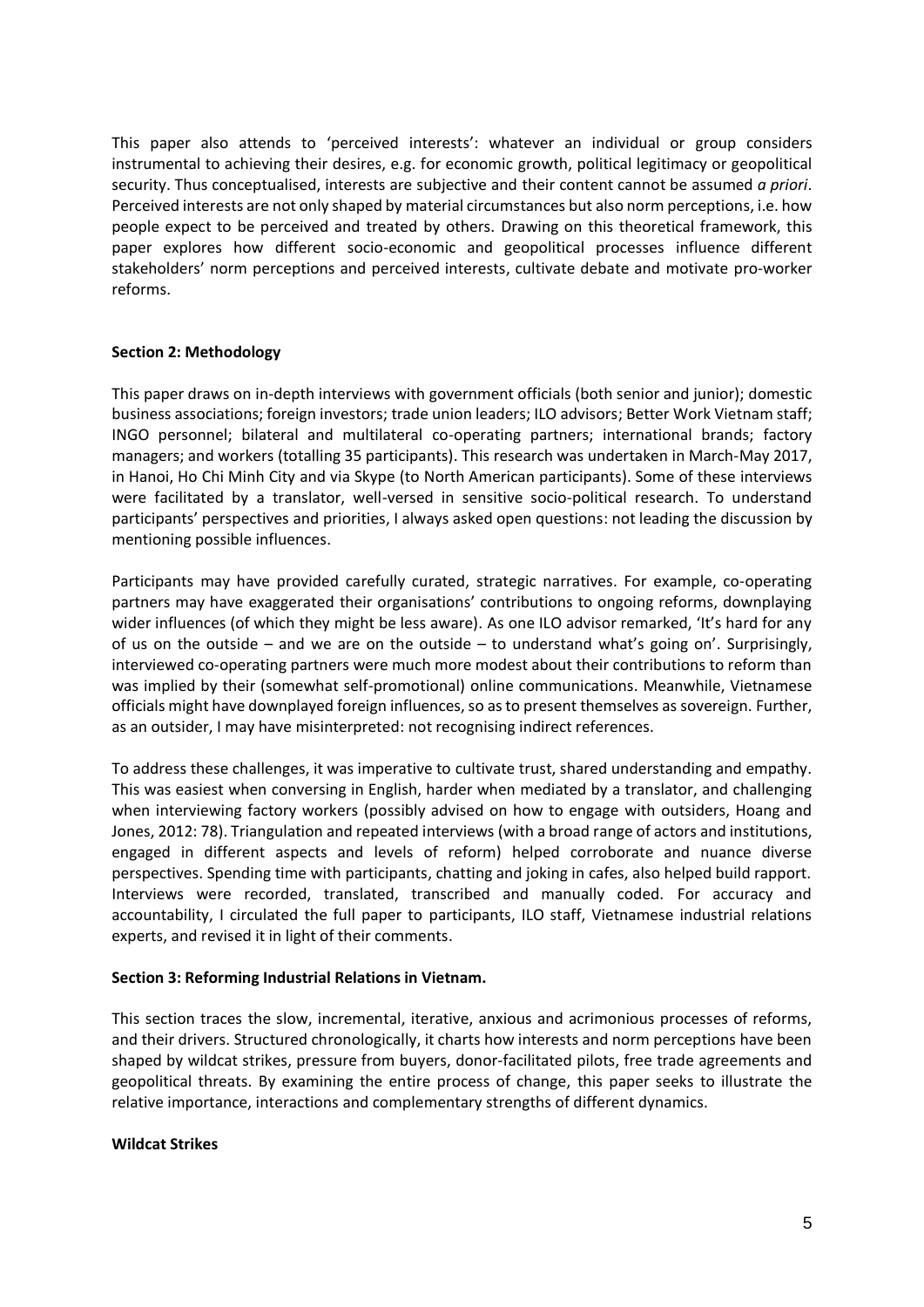Dissatisfied by their wages and working conditions, Vietnamese factory workers have expressed discontent by go-slows, attrition, and wildcat strikes (unauthorised by VGCL, so not considered legal) (Do, 2011). This is not a new phenomenon, it is partly inspired by historical strikes in South Vietnam (1950s-early 1970s - Kerkvliet, 2011). Strikes and attrition are also enabled by: tightening labour markets in industrial zones; companies' desire to maintain production; as well as state tolerance (of both strikes and positive media coverage). In this context, strikes generally secure material gains, at least in the short term. By spreading news of successful activism, showing photographs and statistical data, pro-labour journalists shift norm perceptions: other workers learn that they *will* have state support*,* and *can* influence wage negotiations. This galvanises further mobilisation (Chan, 2011; Cox, 2015; Do, 2011; Kerkvliet, 2011: 175; Lee, 2006; Siu and Chan, 2015; Tran, 2007). It also alarms manufacturers – concerned about productivity and buyers' deadlines. Sustained media attention also shifted Government's norm perceptions: revealing the extent of domestic discontent, threatening regime legitimacy.

People's expectations of (predominantly female) garment workers may also be influenced by collective memories of the American War: women defiantly fighting for the Vietnamese People's Army and Viet Cong; providing extensive logistical support across mountains, jungle and rainforests on the Ho Chi Minh Trail; and being publicly celebrated for these contributions to the resistance (Taylor, 1999). Governments elsewhere may presume that garment workers are acquiescent, meek, docile, unlikely to riot, or easily repressed. But these gender ideologies are perhaps less prevalent in Vietnam.

Importantly, strikes do not entail reform. Given pressure from foreign investors, the Government *could* have violently suppressed strikes, or quashed media reporting – as in Bangladesh and China. 5 But instead the Government permits positive media coverage of strikes, and local authorities berate investors for non-compliance with the labour code (Siu and Chan, 2015). Further, even if the state did wish to support workers, it could have just penalised employers for non-compliance, rather than revise industrial relations and strengthen workers' voice. To evade such sanctions, companies could have just relocated to provinces with surplus labour (which sometimes happens, Do, 2011: 132-133) or refused to budge (Nguyen, 2017: 272). So why has the Government chosen to reform industrial relations? Why has it made iterative, incremental revisions to the labour code and trade union law?

Initial attempts to reform industrial relations were thwarted by visceral resistance – from VGCL. In 2009, the National Assembly proposed labour councils at national and enterprise level, including unions or workers' representatives. The Ministry of Labour (MOLISA) promised they would 'not replace enterprise unions').<sup>6</sup> Despite this strategic framing, VGCL reacted angrily: running aggressive newspaper articles; publicly accusing MOLISA of trying to undermine the working class, union movement, party leadership and nation as a whole. MOLISA backed down, stalling the reform process (Do, 2011). To promote dialogue, MOLISA also established tripartite labour councils at national and provincial levels – clearly excluding non-union workers' representatives. Similarly, the first draft of the 2012 Labour Code allowed workers to form independent organisations in enterprises without trade union representation, and engage in collective bargaining agreements. <sup>7</sup> These clauses were removed (Pham, 2010: 367).

<sup>5</sup> While the Government of Vietnam does not arrest and seldom beats peaceful workers, protesting factory conditions; it has harassed, intimidated, arrested and convicted prominent leaders of Vietnam's independent labour movement and other pro-democracy campaigners, who make political demands of

national government (Chan, 2011; HRW, 2009; Kerkvliet, 2011: 179-180; Lee, 2006).

<sup>6</sup> Sai Gon Tiep Thi, 27 September 2009, cited in Do, 2011.

<sup>7</sup>Article 206 of the first draft of the 2012 Labour Code.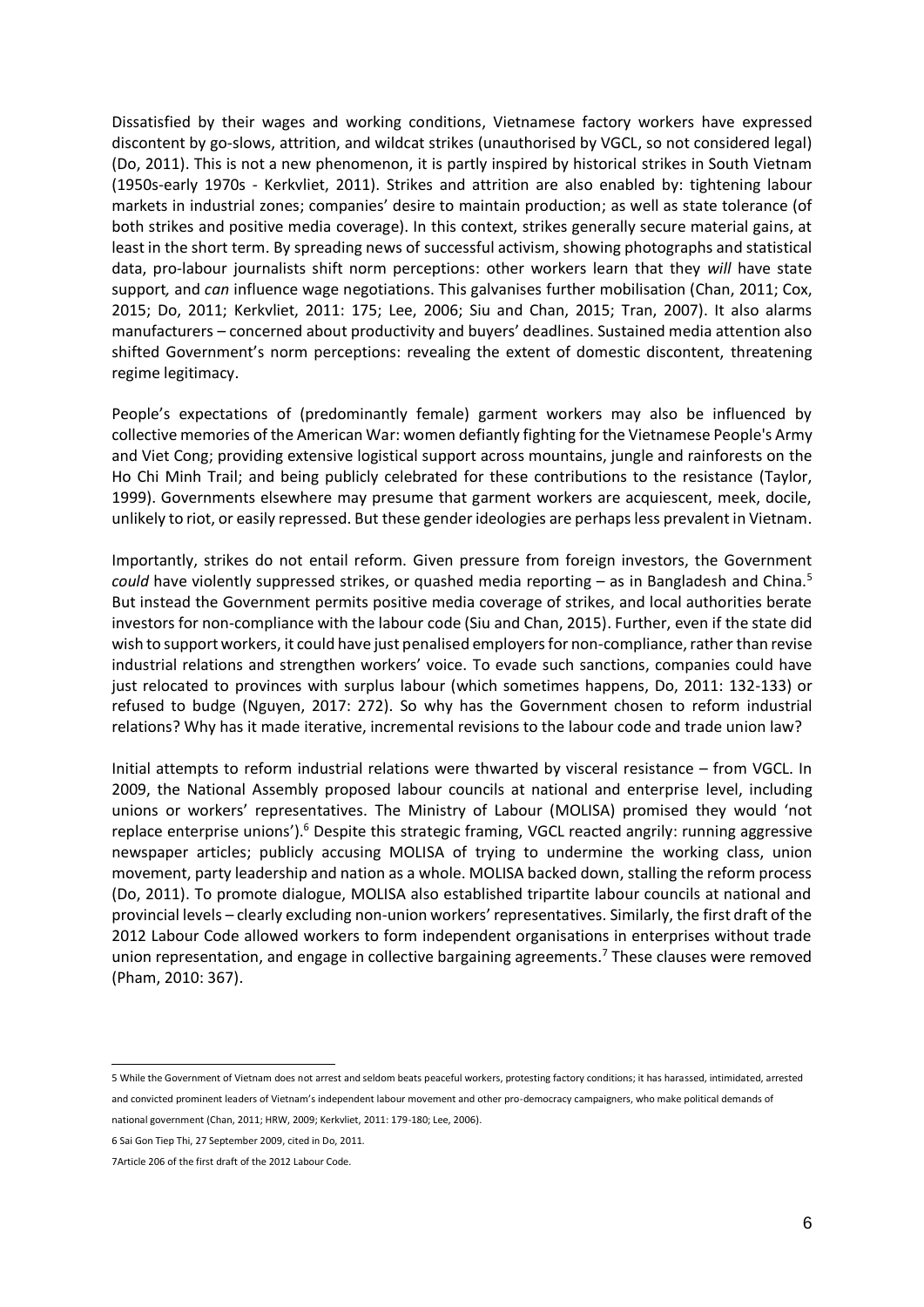For their part, VGCL leaders tried to ameliorate labour conflicts while maintaining the status quo: mandating greater support from district and industrial zone unions to weak enterprise unions<sup>8</sup> (Arnold, 2012; Do and van den Broek, 2013). They also used top-down authoritarian power to push for improvements, within the existing system. VGCL initially set targets for numbers of unionised enterprises and collective-bargaining agreements.<sup>9</sup> But these collective-bargaining agreements merely repeated the law (rather than securing greater gains for workers), thus failed to quell strikes. VGCL then sought to improve the quality of collective bargaining agreements<sup>10</sup> (shifting from 'form' to 'function', to use Andrews et al's 2017 terminology). It developed a pilot programme with Friedrich-Ebert-Stiftung (a German NGO and long-term partner): developing a database of CBAs. VGCL then funded nationwide scale-up. Here VGCL is trying to preserve its monopoly, *and* improve effectiveness.

Incrementalism notwithstanding, many (within MOLISA, VGCL, and business associations) are responding to strikes by through pro-active reform. In 2006, wildcat strikes comprising 200,000 workers – immediately publicised by pro-labour newspapers – led to a 30% increase in the minimum wage in and mandated inflation-adjusted nationwide annual increases thereafter. Many enterprises are also actively exploring alternative forms of industrial relations, such as social dialogue (managers meeting workers, to address concerns before they escalate), dispute resolution and collective bargaining – as surmised below:

*There were lots of unresolved conflicts… The only way to reduce disputes is through dialogue. The idea stemmed from the enterprise level, then VGCL pushed for it [at national-level]… Larger enterprises and experiencing strikes felt great necessity to hold regular dialogue. Experiments at local level led to national pressure for reform.* VGCL official.

*The main driver in Vietnam for reform is wildcat strikes. The Government blames VGCL for not stopping them… In the south, where they're dealing with a lot of strikes, they understand system isn't working very well…* ILO, senior advisor.

These are nervous times. Many within the Government are keen to attract foreign direct investment (FDI), harmonise industrial relations, reduce strikes, and improve economic growth. Strikes threaten their economic interests in growth, wider unrest and disharmony, and most importantly the legitimacy of the VGCL and VCP (as the as guardians of workers' interests – Do and van Broek, 2013). But doing nothing is also politically risky. The Government and VGCL are well aware that other communist regimes have been undermined by independent trade unions (as also noted by Pham, 2017: 23). Besides self-interested concerns for survival, many within VGCL also worry about workers' collective power being fragmented through multiple, competing unions – as in Cambodia. Regime stability and credibility are paramount (as also emphasised by Vu-Thanh, 2017). Importantly, no institution has a homogeneous set of norm perceptions or interests. Each is internally diverse: comprising conservatives, gradualists and reformists. This partly reflects diverse norm perceptions – different players, in different parts of the country, have different beliefs about how others are likely to react to new initiatives.

<sup>8</sup> Decision No. 1693(2007); and the 2008 Union Statute, Articles 26(4) and 27 (3a);

<sup>9</sup> VGCL and MOLISA, 2007, cited in Do, 2011; 2008, Union Statute, Article 20.

<sup>10</sup> VGCL issued Resolution No. 1 on improving the quality of CBAs (2009); and reiterated this push at their 11th Congress (2013) (Do, 2011; 2016: 44). The first sectoral CBA pilot covered the textile and garment sector. First signed in 2010, it covers 69 enterprises and 90,000 workers (Artus et al, 2016: 275).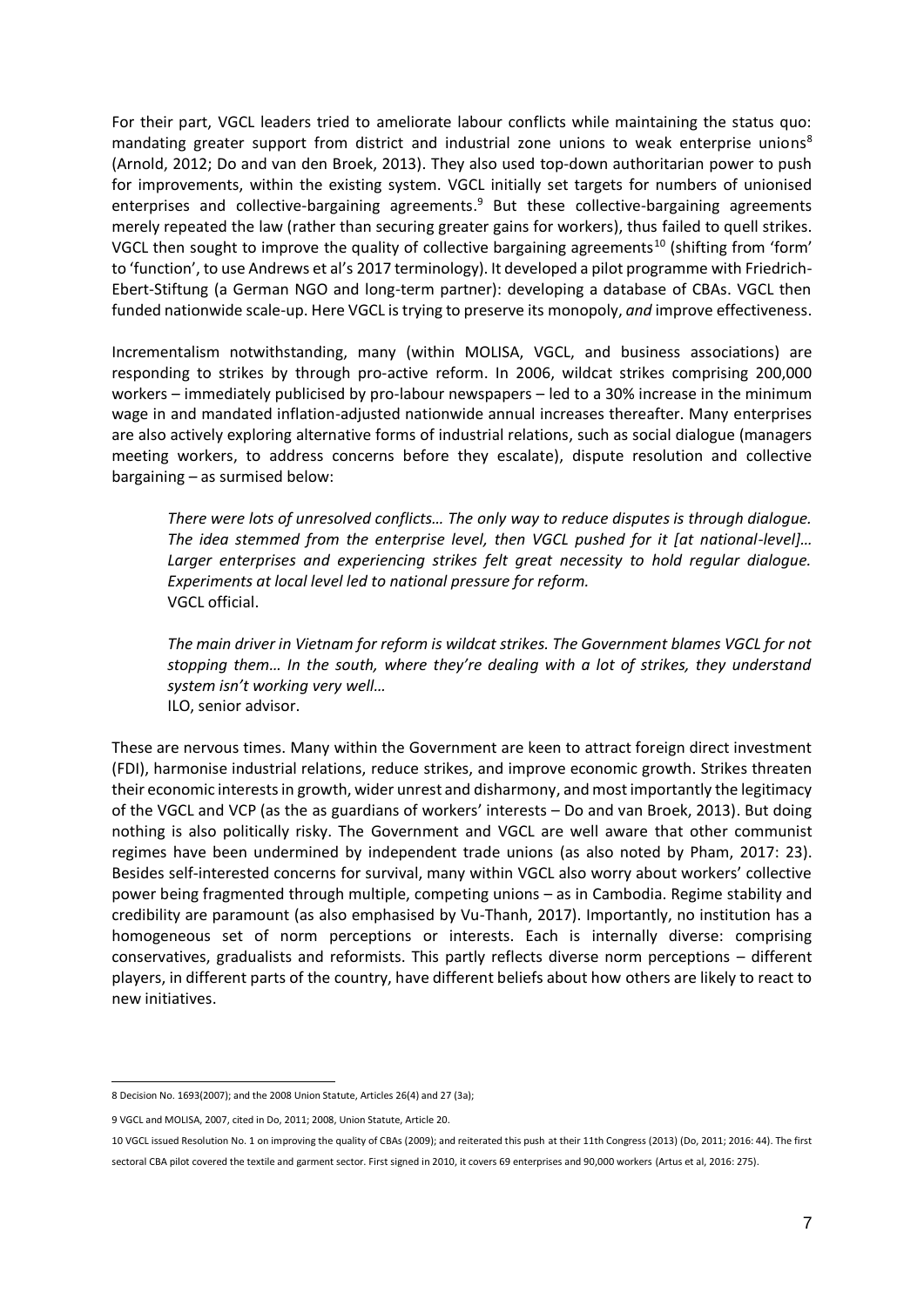Strikes have incentivised small-scale experimentation ('learning by doing'), study trips abroad<sup>11</sup> and workshops, to explore suitable possibilities and gather evidence before embarking on large-scale reforms (Bartholomew et al, 2005; Do and van den Broek, 2013; Khanh, 2014: 591; Malesky and London, 2014). Ideas, initiatives and individuals are invited to the extent that they serve existing interests – though these interests are by no means uniform within the Party, VGCL or business. Nor are they fixed in time. They are contested, and evolve, through experimentation.

*Everything is learning by doing: testing. The idea sounds brilliant but the question is how workers react to the change.*

VGCL official [anxious to maintain social stability and political legitimacy]

To reduce workers' discontent, the Government has permitted experimental initiatives – especially in southern provinces, where FDI-led economic growth is threatened by strikes and attrition. Large companies (especially those suffering from strikes and supplying foreign buyers) have trialled different forms of dialogue: bypassing enterprise unions, listening to rank-and-file workers, addressing concerns before they escalate (Do and van den Broek, 789; van der Loop, 2015). These initiatives are shared and iteratively improved upon through networking in business associations (see Do, 2011: 155, 209; Malesky*;* Nguyen, 2017: 269; Vinh and Le, 2016: 20-27). Such dialogue is encouraged by provincial governments in the south. For example, in 2008, Ho Chi Minh City's (HCMC) Department of Labour, Invalids and Social Affairs wrote to employers, urging them to reduce strikes by embarking upon twoway communication with workers and collective bargaining agreements. HCMC also increased labour inspectors from 7 in 2006 to 100 by 2010 (Do, 2011: 208).

Strikes and attrition have thus incentivised gradual reform at national level, and authorised small-scale experimentation in industrialised provinces. But worker activism is not the only driver of change. Another incentive is pressure from buyers: overseas orders often come with labour standards requirements attached.

## **Working with the Grain: the Better Work Programme**

To improve compliance and industry reputation, the Government of Vietnam invited the International Labour Organisation (ILO) and the World Bank's International Finance Corporation (IFC) to establish Better Work (BW) in 2009. BW monitors and advises garment factories on how to improve their compliance with national and ILO international core labour standards. To support this process, BW also trains workers, union leaders and factory managers. Now a multi-country programme, BW first began in Cambodia. Following international consumers' and national unions' outrage about poor labour conditions, the US Government offered annual increases in Cambodia's export quota if ILO factory inspections recorded an improvement in factory conditions (DiCaprio, 2013: 111; Polaski, 2006: 929). BW has since been established in Bangladesh, Cambodia Haiti, Indonesia, Jordan, Nicaragua and Vietnam, because governments perceive it as advantageous: cultivating legitimacy; placating reputation-conscious buyers (like Disney, Gap and Nike), who pressure factories to join (Alois, 2016: 125, 138; DiCaprio, 2013: 111; World Bank, 2015: 23, 40). Better Work is thus a useful example of donors supporting local stakeholders, carefully working with the grain, making 'incremental adjustments'. This section will explore BW's contribution to pro-worker reforms, and how this is mediated by macro-level pressures.

 $\overline{a}$ 11 Keen to explore alternative possibilities, VGCL has funded study trips – to Australia, Singapore, Indonesia, Japan and South Korea (see also Chan and Wang, 2004: 642). The importance of regional peers and social learning is also emphasised in Mosley (2010: 163): '[w]here regional peers have stronger legal

protections, a country is significantly more likely also to have such protections'.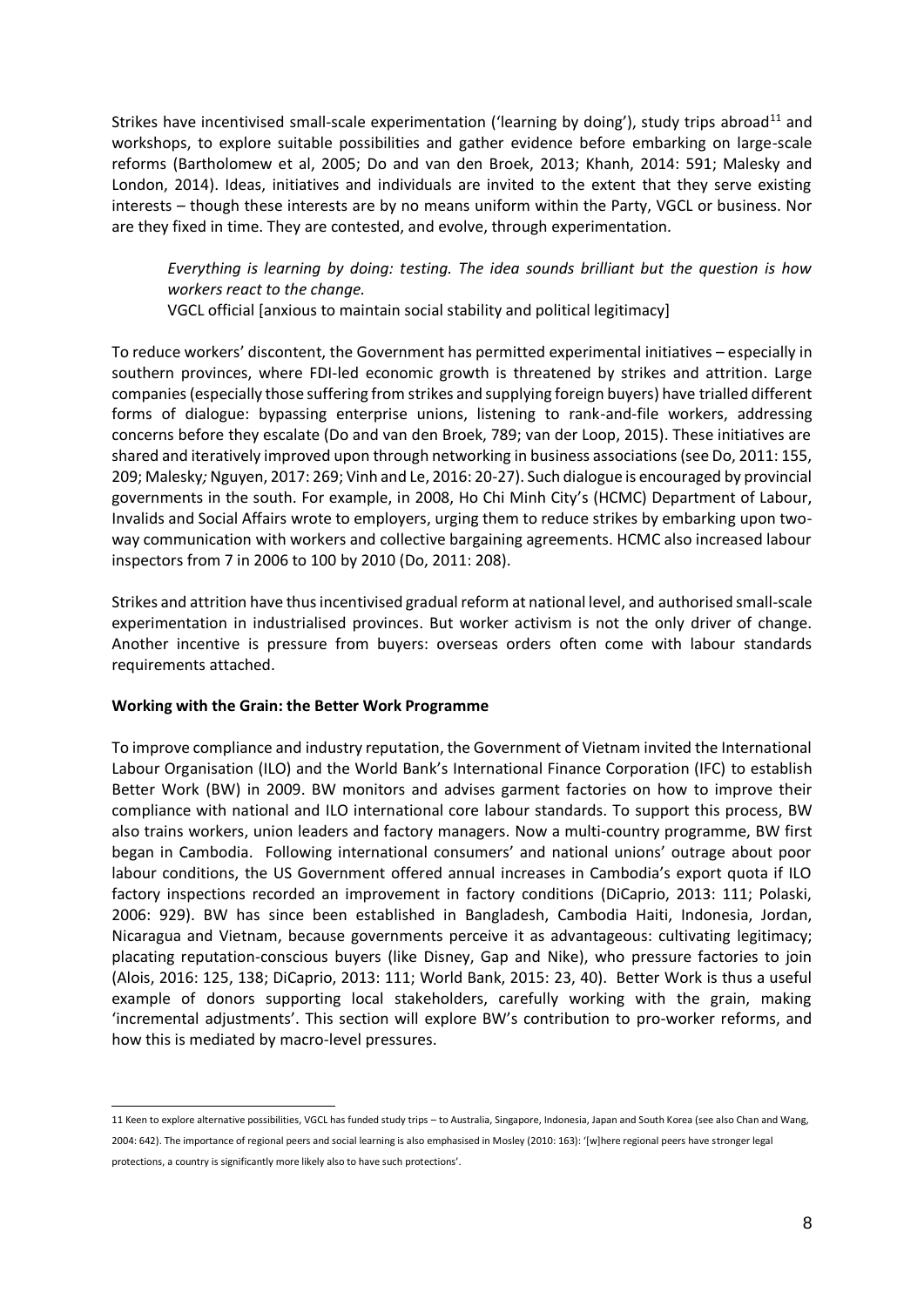By strategically addressing the self-interested concerns of various stakeholders, Better Work Vietnam (BWV) has improved working conditions. Over time, non-compliance has reduced for child labour and compensation. There has been less improvement on overtime: 80 percent of firms remain noncompliant (Brown et al, 2016). Most research on BW explores 'programme effectiveness', i.e. the gains made within this intervention.<sup>12</sup> However, I suggest that any such 'effects' are actually conditional and symptomatic of the broader political economy that (a) incentivised support from Government, business and VGCL, and (b) circumscribed what was possible in order to secure their co-operation. We cannot understand the gains, limitations or apparent effects of BW without recognising the wider enabling/ restraining environment. It is only because of pre-existing interests in reducing strikes, increasing exports, orders, and economic growth, while restricting the possibility of autonomous power bases, that ILO was invited to establish BW. This political context obviously affects the results achieved.

Given these political difficulties, BW worked strategically to build support and ownership in Vietnam – at national, provincial and factory levels. Bringing in more stakeholders came at a short-term cost, however: weakening attempted radicalism. Notwithstanding widespread consensus about the need for some kind of reform, many were sceptical and reluctant. 'They [factories] think management knows everything. They worry about having more channels. They don't know what concerns workers will raise', explained a BW senior manager (see also BWV, 2016). Such resistance was overcome via pressure from buyers (*not* donor-facilitated coaxing and cajoling).

Conservatives within VGCL were also anxious about BW's proposed P*erformance Improvement Consultative Committees [PICCs] –* whereby management and workers' elected representatives discuss non-compliance issues identified in BW assessments. *'*VGCL was very sceptical about Better Work. They were worried it would undermine the trade union [by including production workers]', explained a senior manager in BW. So MOLISA had to withdraw [support for the original PICC proposal], and only keep worker representation in dialogue [not in bargaining or strike negotiations]', narrated a senior advisor at ILO. PICCs were thus a pilot form of what had been rejected at national level.

Framing thus became important: PICCs are always presented as 'complementary', 'capacity building for union', 'strengthening the union' (to quote interviews with those involved). Framing was not sufficient to placate anxieties. Substantive revisions were also needed. It was initially agreed that the PICCs would comprise a subcommittee of the union, nominated by the union: five rank and file workers; five union representatives/ management. Further, PICCs would only discuss gaps in compliance; not wages, not collective-bargaining, not dispute resolution.<sup>13</sup> To secure approval, Better Work had to accept these conditions. While arguably insufficiently transformative (see Footnote 10), the conservatism and incrementalism of this pilot helped alleviate VGCL's anxieties.

By working in ILO's tripartite style, Better Work has been able to progressively evolve over time. Rather than present their own data in workshops, they invite MOLISA and VGCL to conduct their own qualitative research on PICCs. Besides building state-capacity, Government-led research also increases ownership. Having interviewed factory managers, workers and enterprise advisors, state officials see

<sup>12</sup> Concerns have been raised about feigned compliance, limited enforcement and depoliticisation. Recorded improvements in compliance with labour standards may be superficial, as managers often prepare for inspections and intimidate workers. Further, BW has little independent power to sanction factories that violate labour laws or ignore industrial tribunal rulings – especially in the absence of government support and/or union mobilisation (Alois, 2016: 170; Amengua and Chirot, forthcoming). These box-ticking codes of conduct seldom amplify workers' collective strength (Anner, 2012; Bartley and Egels-Zanden, 2015; Barrientos and Smith 2007). Although the BWP's Partnership Agreement asks buyers to revise practices that incentivise labour abuses, this is neither monitored or enforced.

<sup>13</sup> As Anner (2017) notes, the PICCs only address compliance, but most strikes are about concerns that go above the law (e.g. wages, bonuses and food). This limits their capacity to resolve workers' grievances.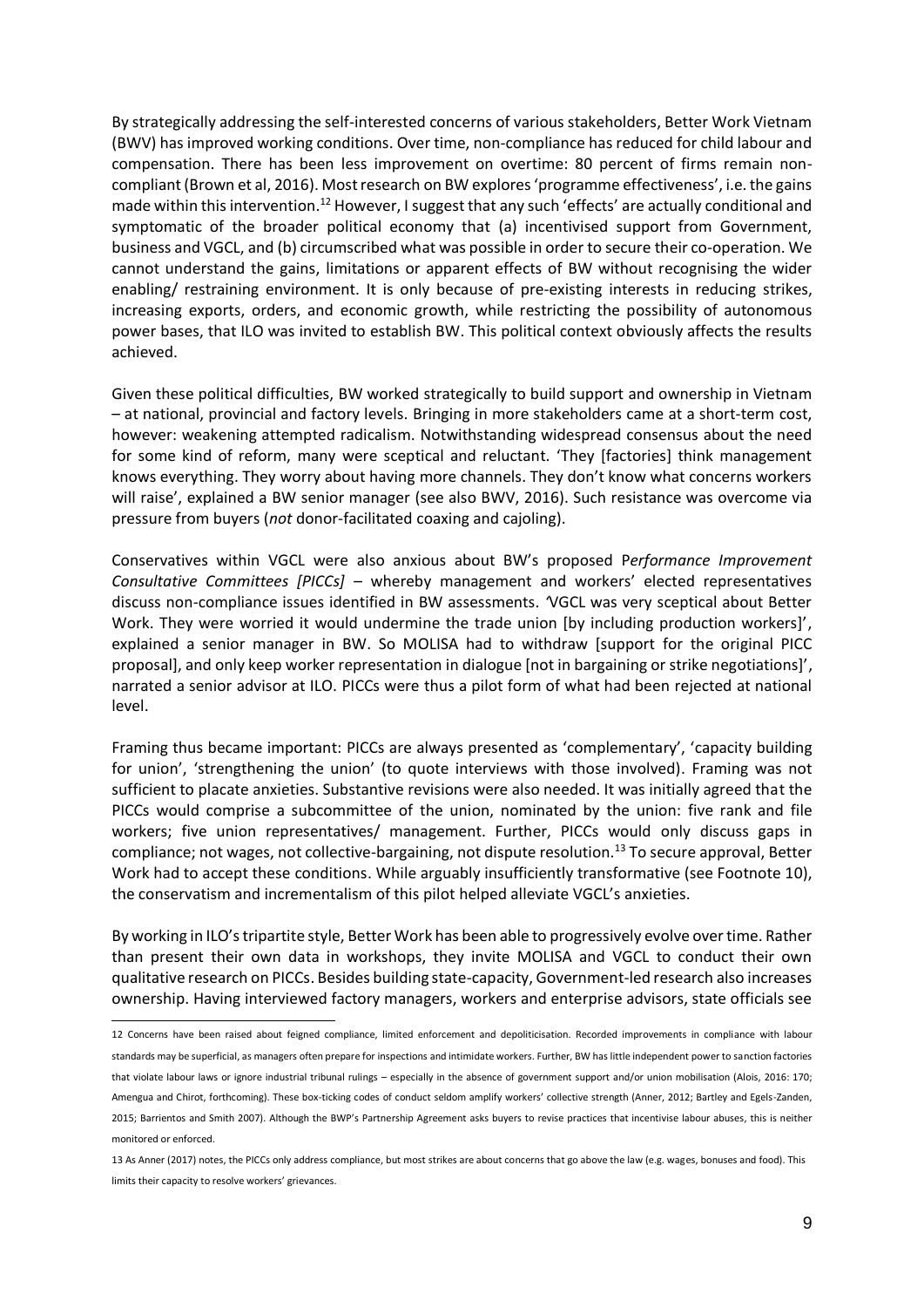the situation for themselves and trust their own research findings (rather than abstract data). In 2011, having become familiar with this non-threatening pilot, two senior leaders within VGCL approached BW, to try something new. They wanted to change the guidelines, so that 50% of PICC members would be directly elected by workers. This was another experiment, to inform ongoing discussions about the new labour code – as highlighted below:

*A lot of things in Vietnam, people assume it can't work, because it's a communist country. But then they see it in action. VGCL support for regular dialogue partly emerged through Better Work.* 

ILO, senior advisor.

*BW serves as a showcase for some ideas, in terms of dialogue… I'm very familiar with BW, I've visited several times. We refer to PICCs when we talk about the new model. It works, we have evidence.*

*Question: were you sceptical before Better Work?* 

*No, I knew it works in other countries: Germany, South Korea. But PICC gave us more likely experience and evidence, for Vietnam. And we see the reaction from workers and employers. If you try to introduce something without checking… [intones there would be problems]. PICC is test. PICC enabled me to convince others in Vietnam.* MOLISA, senior official.

*The demand comes from their side. We just showcased good practice. Our experiences are good material for their debate.* Better Work, senior manager.

Reformists within the Government, MOLISA, and VGCL thus used effective pilots (such as but not limited to BW) in order to shift conservatives' norm perceptions (about the likely effects of workers engaging dialogue), and lobby for change (see also Do, 2011; Turley and Womack 1998). Learning by doing is not only important for top leaders (who authorise and push for reform at national level), but also enterprise and provincial union leaders (who BW engage in their advisory services and trainings). Even in authoritarian contexts (which could simply mandate top-down compliance), it seems important to build ownership throughout and across multiple organisations.

Better Work's impact should be qualified, however: (a) regular dialogue is merely an incremental reform within the existing system; (b) BW enriched but did not incentivise debate or reform – at government or factory level; (c) there were other complementary pilots – as detailed below.

First, the PICC model does not enable autonomous worker organisations; it merely enables communication. This communication is circumscribed to compliance, not wages or strike disputes. Also, there is a risk that by securing buy-in from established elites (namely VGCL leadership), the international legitimacy of the BW's PICC model is crowding out more progressive, transformative models for worker voice – such as those developed in southern Vietnam (Do, 2012).

Secondly, the BW trainings, workshops and pilots do not appear to have incentivised factory management or government commitment to dialogue. The pressures of strikes and CSR appear to exert far greater pressure for reform. My qualitative (non-representative) research suggests that responsive dialogue is more common: (i) in large companies, supplying foreign buyers; with (ii) experience of wildcat strikes, keen to address grievances; (iii) strong, confident, articulate worker representatives; emboldened by their collective strength; cognisant of workers' concerns; and able to articulate these without fear of repercussions from management; and (iv) where management believe that grievances can be resolved through dialogue, having learnt from peers' successful initiatives in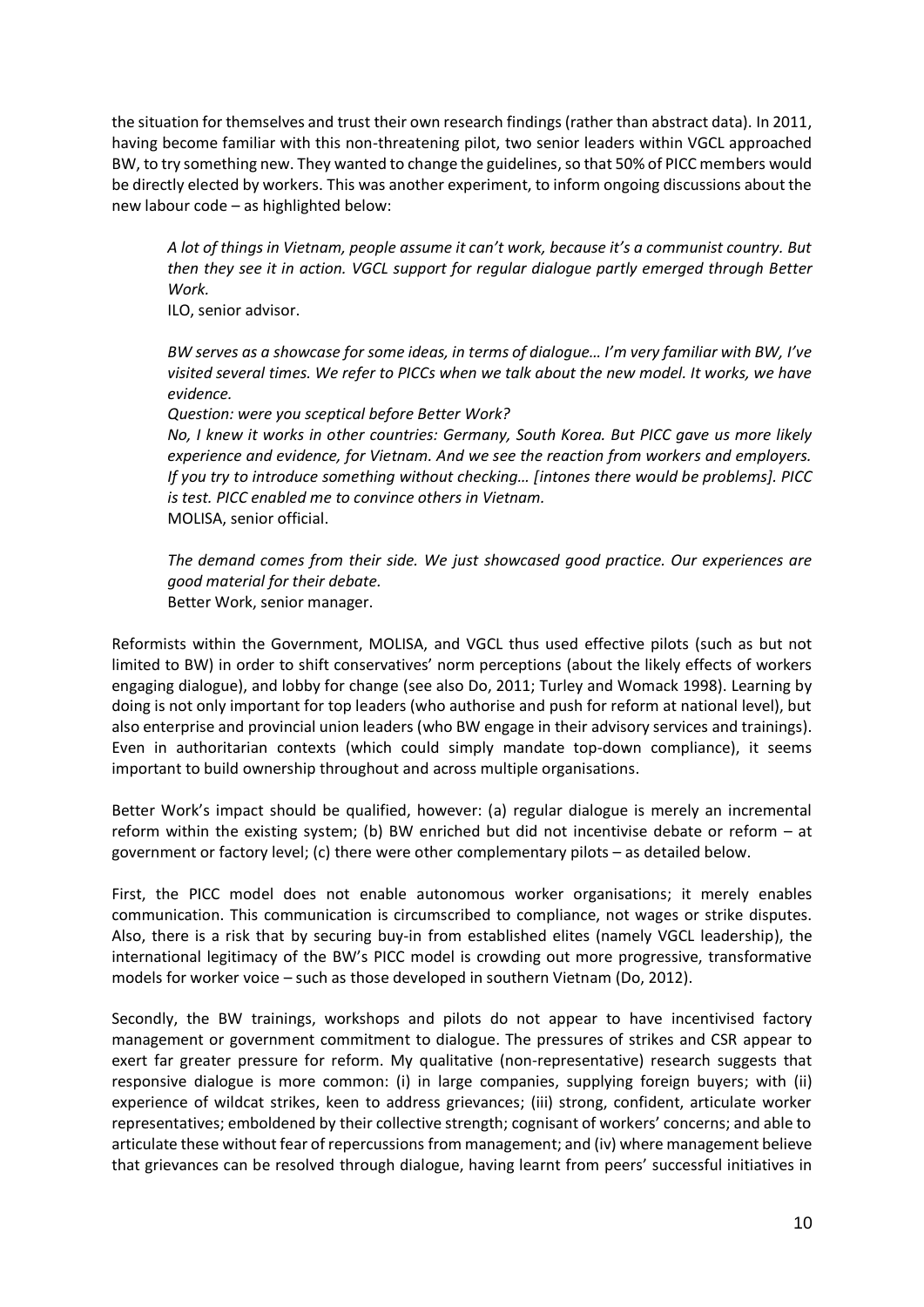the southern, industrialised provinces. Whether and how factory managers facilitate dialogue depends on their perceived interests, ideologies and evolving relationship with workers (see also Anner, 2017; forthcoming, on non-resolution of time- and cost-sensitive non-compliance issues).

To increase factories' responsiveness, several co-operating partners have facilitated two day workshops for union representatives and management.<sup>14</sup> These participatory discussions have been carefully designed to help workers' representatives recognise the importance of listening to workers; collect information from thousands of workers; prioritise their concerns; then communicate and negotiate with management. These are all valuable skills. However, it is not obvious that workers lack technical capacity – for many have covertly co-ordinated large-scale wildcat strikes, which is no easy feat(Lee, 2006; Tran, 2007). Furthermore, providing information about rights and responsibilities does not address the managers' interests and norm perceptions in responsive dialogue. Without strong collective power, workers may fear recriminations for speaking out (see also Anner, forthcoming). Such autonomy is arguable impeded by VGCL's affiliation with management, and its persistent monopoly – as emphasised below. This may help explain why a recent quantitative study of BW found that trainings have a rather small effect on working conditions (Brown et al,  $2016^{15}$ ); and were widely downplayed by participants:

*This [training] is not an incentive [to change]… They [union officials] are paid by the employer. They know the rights of the workers, but how can they be against the employer? They will lose their job. Because of the system, some issues cannot be solved.* NGO worker.

*[We] need workers' power for PICC to work. When person come to PICC without worker power, he just voice... He don't have power back up… You need to build workers' movement.* VGCL official.

*The trade union is on sider of owners, so cannot protect workers... In a company with PICC, workers sometimes don't raise their voice… Sometimes they just keep silent because they afraid. So dialogue isn't real, it's not effective.*

Vietnam Chamber of Commerce and Industry, manager.

BW trainings do not appear to have incentivised responsive factory dialogue. Nor does BW appear to have incentivised government reform. As a Vietnamese industrial relations researcher explained, 'Technical projects bring in new ideas, but it doesn't mean they'll be implemented. It creates internal debate. After long internal debate, [the Government] comes up with a solution which has nothing to do with original ILO idea'. Indeed, MOLISA had already proposed workers' representatives in labour councils. BW's PICCs were just a small-scale pilot of this pre-existing idea. Such experimentation was nonetheless useful in securing wider support, and alleviating anxieties within the Party, business and VGCL – about norm perceptions. After many discussions, workshops and factory visits, the Government mandated dialogue between workers and management, every three months. However, strikes persist. None have been settled by Arbitration Councils (VnExpress, 2017a), since these are premised on VGCL representation (which plays no part in wildcat strikes). Notwithstanding incremental adjustments, major institutions of power remained unreformed (Do and van den Broek, 2013). This was to change.

 $\overline{a}$ 

<sup>14</sup> Project evaluations of trainings for VCCI suggest ineffectual rote-learning, rather than participatory discussions. Horizontal learning seems much more valuable (Vinh and Le, 2016: 18).

<sup>15</sup> That said, training for production supervisors have improved working conditions and business outcomes.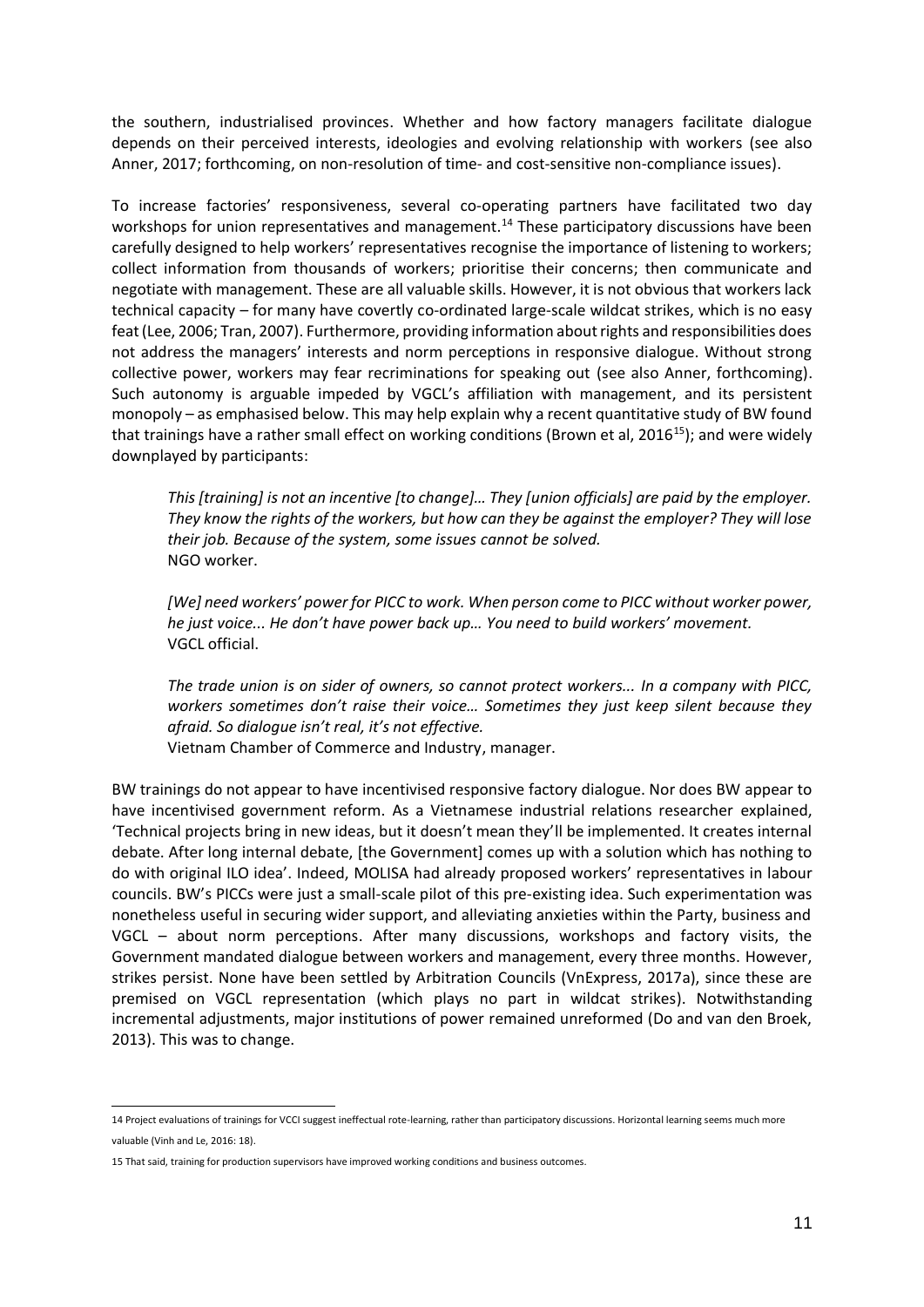#### **Free Trade Agreements, requiring Freedom of Association**

The Trans-Pacific Partnership offered greater market access (ameliorating a trade deficit with China and enabling greater economic growth), as well as stronger international partnerships and military security.<sup>16</sup> From the outset, few could predict TPP negotiations. But there was a growing recognition that TPP (and other FTAs) had pre-ratification conditionalities: compliance with international labour standards, especially Freedom of Association (independent unions). <sup>17</sup> In November 2012, over lunch with senior ILO figures from Geneva, VGCL's Vice President made an important announcement (as recounted by a former ILO advisor $^{18}$ ):

*"We are now recommending to government that Vietnam ratifies [ILO] Conventions 87 and 98 conventions". They saw TPP coming. And they wanted to be clear they were running the agenda, not international.... That allowed things to move. ILO got very excited. We had two national workshops: closed workshops, for vice ministers and National Assembly members; VGCL and VCCI… They were really hot. It was changing so fast. We had experts from Beijing and Geneva… It was a good, open discussion. All parties asked ILO for mass roll out for understanding… By November 2015, Vietnam signed off on final TPP negotiation. Everything changed… Because of TPP, the pilots became more and more.*

This narrative was widely corroborated:

*TPP served as a starting point, to kick off the process of industrial relations reform in Vietnam. Many things before TPP, you couldn't be able to be open, to talk. But with TPP, people became free to talk… public debate and discussion. Before TPP, there was no 'reform'… no radical changes to the fundamental principles. The key principle of IR reform is workers' organisation. Regular dialogue isn't 'reform'. It's just improvement. It's the same system; the union system. TPP meant fundamental change. Workers to have own organisation, then that leads to changes in dialogue, strike negotiation.*  MOLISA, senior official.

*In the past no one can talk about the word [FOA]. Now you can talk about it openly. But not too openly!! Without TPP, I think everything would be slow. Some change their mind [i.e. were privately supportive], but feel they cannot do because of the system. So this group they want TPP, so their idea can be implemented.* VGCL official.

This political context – growing support for TPP, recognising the inevitability of reforms to industrial relations, and a need to reduce unrest – incentivised exploration, in the form of workshops on international labour standards and practical experimentation. There was a growing cohort of reformers – at national and local level, within MOLISA, Party, and manufacturers. The previous leader of VGCL supported FOA and talked about it openly – thereby licensing and legitimising open discussion. His support enabled another series of ILO industrial relations pilots. Again, there were many creative processes (elected representatives in VGCL, collective bargaining), though radicalism

<sup>-</sup>16 TPP would comprise Australia, Brunei Darussalam, Canada, Chile, Japan, Malaysia, Mexico, New Zealand, Peru, Singapore, United States, and Vietnam.

Through TPP, Vietnam was estimated to gain 8-10% in GDP, a 28% increase in garment exports, by and a 14% increase in real wages for unskilled labourers by 2030 (World Bank, 2016). The EU Free Trade Agreement was predicted to increase Vietnam's GDP by 7-8% (Baker et al, 2014).

<sup>17</sup> The Government of Vietnam knew congressional support for Vietnam's inclusion in TPP was conditional upon labour reforms (Hiebert et al, 20114). Such conditionality is increasingly common: by 2015, 76 trade agreements included labour provisions (ILO, 2016).

<sup>18</sup> On MOLISA and VGCL appealing for ILO support and trainings, in preparation for TPP and other FTA, see also Arroyo (2015: 30-33).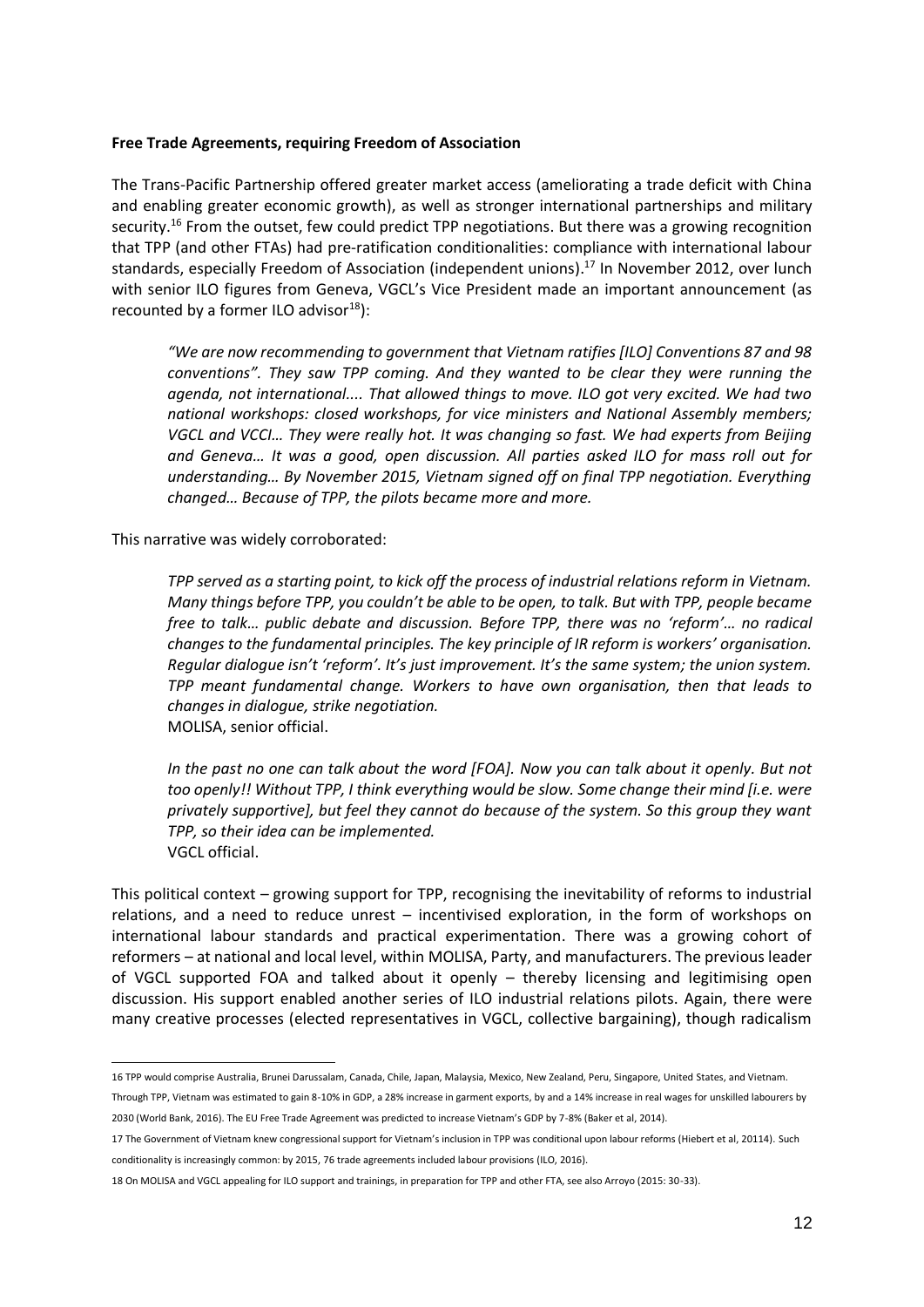was often reduced to secure the broadest possible buy-in. Better Work also encouraged factories to support elected unions, by appealing to their self-interested concerns in preparing for TPP.

This narrative is contested, however. Some Vietnamese leaders downplay foreign influence, and present themselves as sovereign (reflecting long-standing resistance to American imperialism). For example, the Deputy Minister of Labour insisted that TPP merely accelerated the Government's preexisting plan (VietNam News, 2016b). It may help that FTA discussions refer to 'international standards', so can be neutrally framed as joining the international community (see also Ford et al, forthcoming).

Notwithstanding its prospective economic benefits, many within the Government were nervous about the prospect and pace of reform required by TPP, especially Freedom of Association (ILO Convention 87) (as also noted by Pham, 2017). Such concerns have lessened due to geopolitical developments, domestic unrest, unwavering strikes and faltering economic growth. There have also been workshops and more pilots, though these seem less catalytic – as elaborated upon below.

While workshops play a relatively marginal role, they have helped familiarise and embed new concepts – as one VGCL official explained:

*Without awareness, VGCL will be against it more. If union don't know about it, they will be afraid. They will protest. They will say 'NO! It threatens the position of VGCL'. And the Government will be considerate, as VGCL is in the political system… Generally we talk about international labour standards, broadly. Not having a talk specifically on FOA [since that would be too overtly radical].*

*At the start, VGCL they don't know [about FOA]. They afraid [of mentioning it]. They don't talk. Then this topic start to be discussed in workshop, in seminar, repeat, every day, it's normal. The first year, I come to [this] department, the people are afraid, you will be accused for something, [but] then many people talk about it. We are not afraid of it anymore. Every day it['s] normal.*

But workshops' existence and effectiveness is contingent upon pre-existing interests in reform – as galvanised by TPP and strikes.

While my participants downplayed ILO's influence, I suggest that its perceived impartiality is actually an intentional, politically savvy strategy. Any prescriptive language can trigger resistance and backlash. So the ILO works strategically: detailing the international standards, their implications for Vietnam, and sharing useful insights from regional peers. This enables Vietnamese stakeholders to perceive themselves as driving the process, not being dictated to.

The ILO also facilitates pilots (supporting bottom-up organising, multi-employer organising, as well as the Better Work Programme). Through iterative adaptation, pilots can expand horizons about what might be possible in Vietnam (i.e. shift norm perceptions). But none of these benefits are envisaged at the outset, before experimentation. Thus any deviation (from familiar practice and authorised protocol) can be fraught with tensions: 'angry words, storming out' – even for mild acts like surveying workers. 'They always cried out, 'this is really hard, this is really new… No one understands the new forms of bargaining' – an ILO senior advisor recounted. Building local commitment to reform is critical, since top-down mandates [in the authoritarian system] only ensures the form not function of reform.<sup>19</sup>

<sup>19</sup> As one senior official in MOLISA commented about a collective-bargaining initiative, '*This effort was done in top-down manner…They [local unions] just do it to meet the goal: to have multi-employer bargaining. One of these was worse than what they had at one company. [To get other enterprises to join, they had to*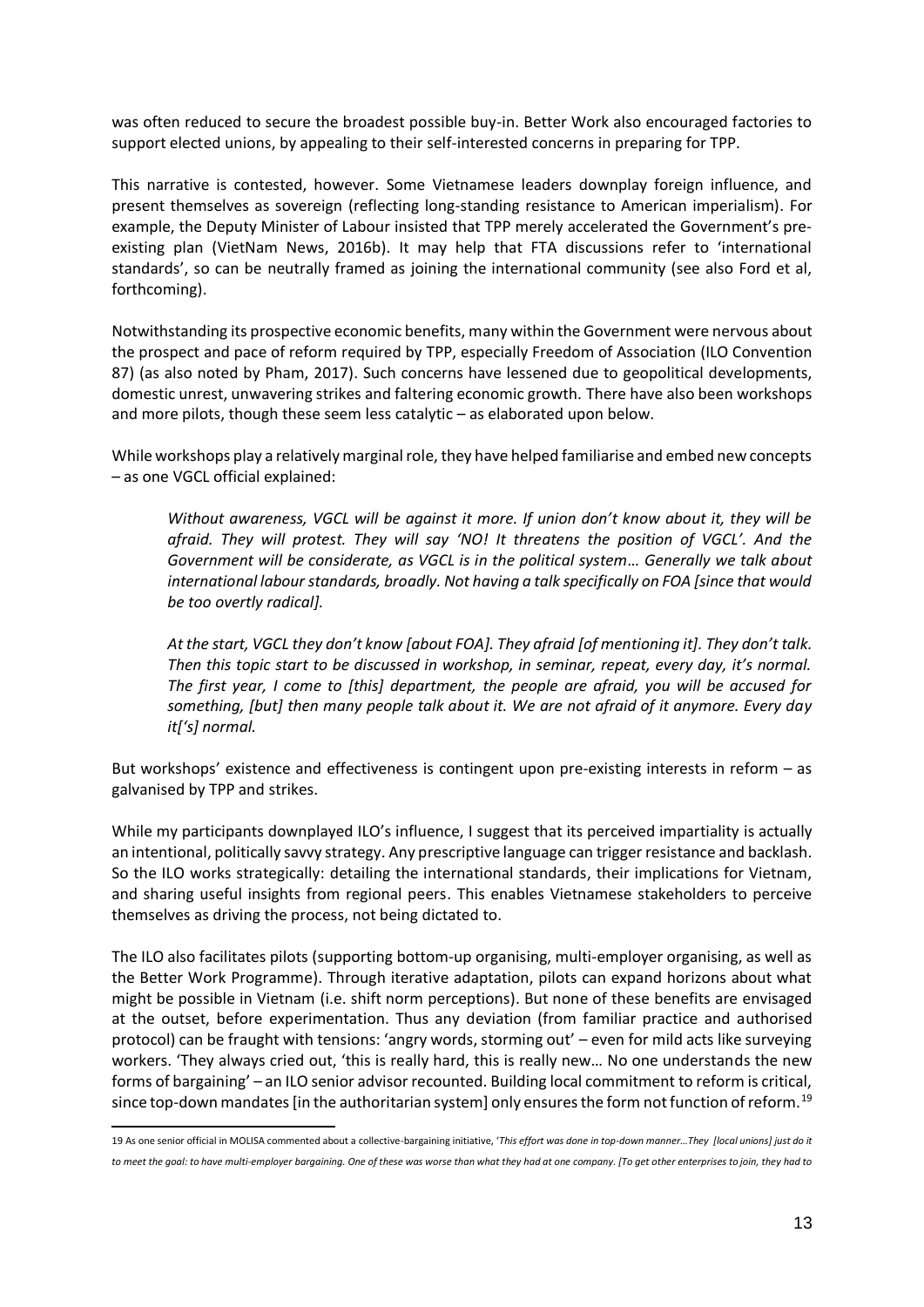To build support and shift norm perceptions about the possibility of social change, recent ILO pilots have supported horizontal learning between factories and provinces, enabling workers and union representatives to learn from each other's innovations. Horizontal learning can also foster mutual accountability, between provincial union leaders: 'they have to report, and get attacked by other groups' (ILO advisor). If (after prolonged struggle) pilots are eventually successful, they may shift norm perceptions. Top leaders as well as provincial unionists learn how workers and employers are likely to react in the Vietnamese context. They may show win-win benefits: such as reduced strikes and turnover, as well as improved worker satisfaction. But there were no pilots of freedom of association, of independent worker organisations (unaffiliated to the VGCL). Hence pilots did not motivate the leaders of VGCL or party to support such reform.<sup>20</sup>

In 2014, China deployed an oil rig in a disputed region of the South China Sea. This triggered widespread, violent anti-China protests throughout Vietnam. Rather than quash dissent, the Government actually lessened past restrictions on media commentary about China, permitting extensive coverage of the demonstrations and open critique (Do, 2016; Nhung 2017). Preserving its legitimacy in the face of virulent anger, the Government of Vietnam implicitly sided with its people, rather than the aggressor.

Importantly, critical junctures are not self-fulfilling prophecies. Big events did not in themselves shift perceived interests. Geopolitical threats and domestic discontent were used by reformists to persuade sceptical conservatives that Vietnam could not rely on China's fraternal support but must diversify and deepen international relationships (see also Do, 2016; Pham, 2017: 18). When asked how Vietnam could preserve sovereignty in the South China Sea, the Deputy Prime Minister replied,

*It is necessary to forge strategic trusts with big powers. On the basis of developing economic, trade, and investment with big powers, they will have an interest in protecting their own interests in Vietnam* [translated] (Hoang, 2015).

Even if TPP had not happened, Vietnam might have embarked upon other, similar geopolitical agreements. Vietnam-American defence co-operation had been carefully cultivated during Obama's 'Asia Pivot'. In 2011, they signed the 'U.S.-Vietnam Bilateral Defense Cooperation Memorandum of Understanding'. In 2013, John Kerry visited Hanoi and Ho Chi Minh City, announcing \$18 million for Vietnam's maritime security (Hoang and Do, 2016).

A further factor, galvanising reform is the persistence of wildcat strikes, notwithstanding incremental adjustments within VGCL. There were 384 strikes in 2013; 303 in 2014; 316 in 2015; and 281 in 2016 (about 40% of these were in the garment industry) (according to VGCL). In 2015, 90'000 workers went on strike at Pouyuen factory. Unlike all previous strikes, discontent was directed at the Government, protesting the new social insurance law. Surprised and alarmed, the Government responded instantly: not violently repressing demonstrations but amending the law (Tran, 2015). The Government is clearly

*lower the collective-bargaining-agreement than what already existed at one company]. Their understanding is that they have by all means to get something done… [Projects] must always come from the interests of parties involved'.*

<sup>20</sup> As a senior manager in MOLISA narrated, '*During TPP negotiations, we didn't refer much to the [ILO collective-bargaining] pilot. We didn't refer to it as evidence. There were a number of studies reported to high level. These weren't public. There's a think tank for politburo: the Central Theoretical Council. It did a lot of study. Quietly. That was more important than the pilots. Pilots were zero. Not used… I know what references we used. There's no connection between the issues we're talking about [pilots and reform]: for the party and the leaders of VGCL.* 

*Question: These ILO pilot projects had no effect on convincing leaders about workers' association?* 

*<sup>[</sup>Shakes his head, in confirmation].*

An ILO advisor similarly emphasised, '*Generally, policy here isn't based on evidence. And that's an understatement. It's very rare that there's a conversation around evidence'.*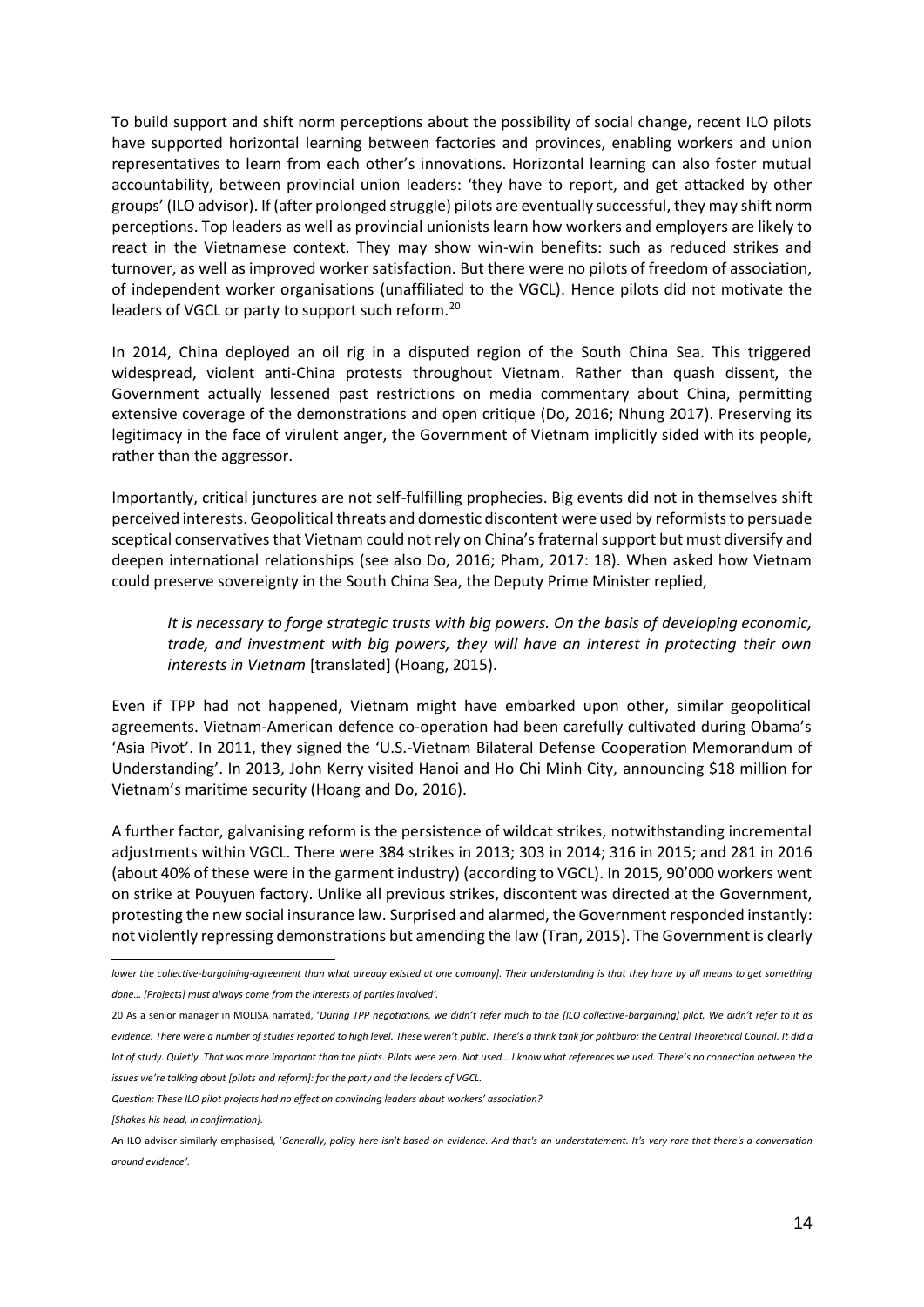sensitive to public discontent, and can be mobilised by critical journalism. For example, the Center for Development and Integration (a Vietnamese NGO, supported by Oxfam) invited familiar journalists<sup>21</sup> to discuss MOLISA's proposed revisions to the labour code, concerning women workers. These newspaper articles (VnExpress, 2017b; VietnamNet, 2017) were then shared on social media, triggering public debate and dissent (see also Tran, 2007 and Do, 2011 on the importance of prolabour strike coverage). These signs of public unrest trigger worries about social instability, incentivise reform, and shift norm perceptions about what the public will support.

While many conservatives were concerned about TPP's requirements, reformists could persuade them by framing their arguments in terms of shared interests in military security and sovereignty, boosting faltering economic growth, and curbing domestic discontent. Thus, in the final TPP agreement (2015), the Government of Vietnam agreed to:

*permit workers… employed by an enterprise to form a grassroots labour union… of their own choosing without prior authorisation…. [with] the right [to] autonomously to elect its representatives, adopt its constitution and rules, organize its administration, including managing its finances and assets, bargain collectively, and organize and lead strikes… [G]rassroots labour unions may… form or join organizations of workers, including across enterprises and at the levels above the enterprise, including the sectoral and regional levels*… *The ILO will be sponsored by the US Department of Labour to set up a Technical Assistance Program (TAP) which support Vietnam to revise its legislation to comply with the TPP and consistency plan while also reviewing periodically Vietnam's compliance and report to the Vietnam-US Senior Official Committee on Labour (SOC). Violations of the compliance may result in postponement of tariff reductions on Vietnam exports to the US.*

On 6th November 2016, the Central Committee issued Resolution 6, permitting 'workers' organizations not affiliated to the Vietnam General Confederation of Labor'. <sup>22</sup> Three days later Trump was elected. He withdrew from TPP. Would FOA still go ahead? In January 2017, MOLISA, VGCL and VCCI announced that Free Trade Agreements required reforms to industrial relations, including Freedom of Association (TalkVietnam, 2017). But then in May 2017, the National Assembly withdrew the Labour Code revision from the law-making agenda – putting reform on hold. In the meantime, independent labour activists are arrested and beaten, as part of a wider crackdown on dissidents (Do, 2017: 38; The Economist, 2017; Tostevin, 2017). Without the USA's economic and geopolitical incentive for FOA, the earlier hive of activity appears to have dwindled.

## **Conclusion**

Building on the latest advances in psychology and social cognition (attending to norm perceptions), this paper has used qualitative research to understand people's reasons for acting: their beliefs, anxieties, and priorities. Drawing on this data, it has sought to connect individual motivations to macro-level changes.

To answer Grindle's (2017) question, macro-level pressures and crises appear to have motivated proworker reforms in Vietnam. It is in a context of wildcat strikes, pressure from lead buyers, trade conditionalities, and geopolitical insecurity that the Government, VGCL and business became increasingly supportive of wage increases, social dialogue, collective bargaining and independent unions. But none of these structural forces are deterministic. They merely stimulate debate, authorise experimentation and are used by coalitions to push for reform (see also Byth, 2003).

<sup>-</sup>21 With whom they had already worked, visited workers, and empathised with workers.

<sup>22</sup> See also Hafner-Burton (2013) on the pre-ratification effects of trade agreements more widely.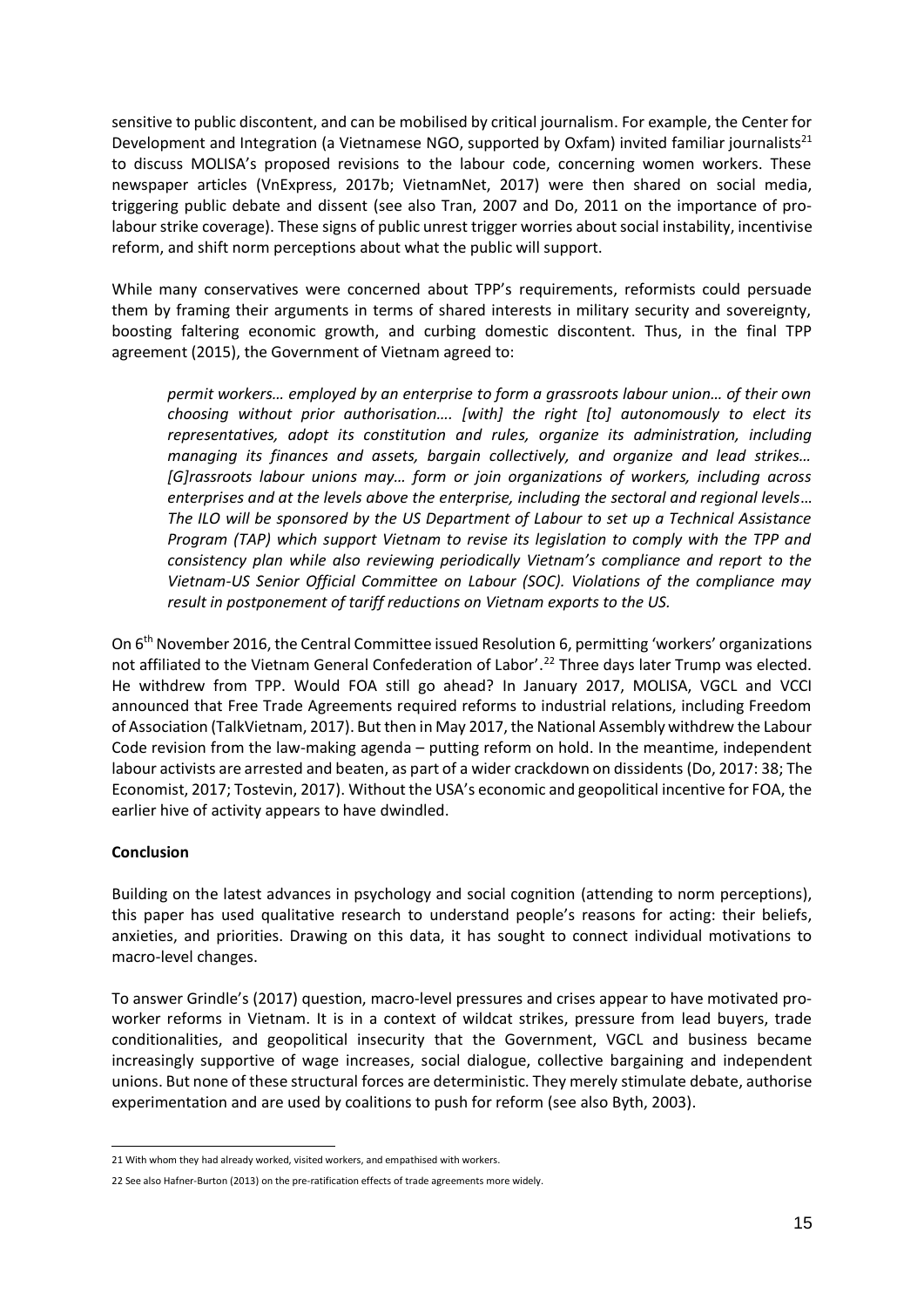These qualitative insights are important. Had I traced change by analysing documents (i.e. trade deals, labour chapters, and subsequent domestic policy reforms), I might have framed trade-labour conditionalities as 'external pressures', 'forcing change from the outside' (Tran et al, 2017; Hafner-Burton, 2013). Listening to Vietnamese actors, it seems that FTAs can legitimise domestic discussions on hitherto silenced, stigmatised subjects (such as Freedom of Association); enable supporters to speak openly, explore these ideas without fear of sanction; realise their views are widely shared; overcome pluralistic ignorance; and build reform coalitions.

For their part, factory managers appear are more responsive to workers' demands if anxious to prevent wildcat strikes. But although strikes perturbed the Government, companies and VGCL (motivating more responsive dialogue, improved compliance and higher wages), they did not catalyse major reform to industrial relations. International economic and geopolitical incentives (from buyers and TPP) seem much more significant in converting sceptical conservatives to support Freedom of Association.

Elite interest in exploring alternative possibilities authorised donor-facilitated workshops and pilots. Rather than railroad radical change, BW evolved slowly and incrementally, to secure broad support. Through gradual familiarisation, diplomatic phrasing, incremental adjustments, ongoing engagement, and inviting government research, Better Work allayed anxieties and animosities about worker representatives in dialogue.

The experience of Better Work may be useful for other donors trying to engage politically: recognising that they are merely providing a space for tripartite actors to explore policy options that address *their*  concerns (as shaped by macro-level pressures). By testing new initiatives, pilots may shift 'norm perceptions' (a key theoretical contribution of this paper) about what is feasible in that country, and how different stakeholders will react, thereby alleviating anxieties about the unknown. But any such effects are contingent upon: (i) norm perceptions and interest in reform (emanating from the perceived strength of organised labour, for instance); and (ii) careful efforts to build ownership and 'coordinated governance' ('the interaction and complementary efforts of different public, private and social stakeholders' – Posthuma and Rossi, 2017). Thus, while the international development community increasingly champions iterative adaption and experimentation (Andrews et al, 2017; Ang, 2016; World Bank, 2017), this paper highlights the complementary importance of domestic and transnational political pressures for pro-poor reform.

Going forwards, the international development community might broaden its engagement with global production networks: from politically savvy aid interventions to coordinated global governance; engaging with lead buyers and trade negotiators to support workers' activism, pay and safety. For it is these three drivers (buyers, FTAs, and organised labour) that appear central to Vietnam's reform process.

## **References**

- Acemoglu, Daron and Jackson, Matthew O. (2017) 'Social Norms and the Enforcement of Laws', *Journal of the European Economic Association* 15(2): 245–295.
- Adler, E (1997) 'Seizing the Middle Ground: Constructivism in World Politics', *European Journal of International Relations* 3(3): 319-363.
- Alois, Paul, (2016) 'Better Work and Global Governance'. Unpublished dissertation (New York: City University of New York).
- Amengual, Matthew and Chirot, Laura (forthcoming) 'Reinforcing the State: Transnational and State Labor Regulation in Indonesia', *Industrial and Labor Relations Review.*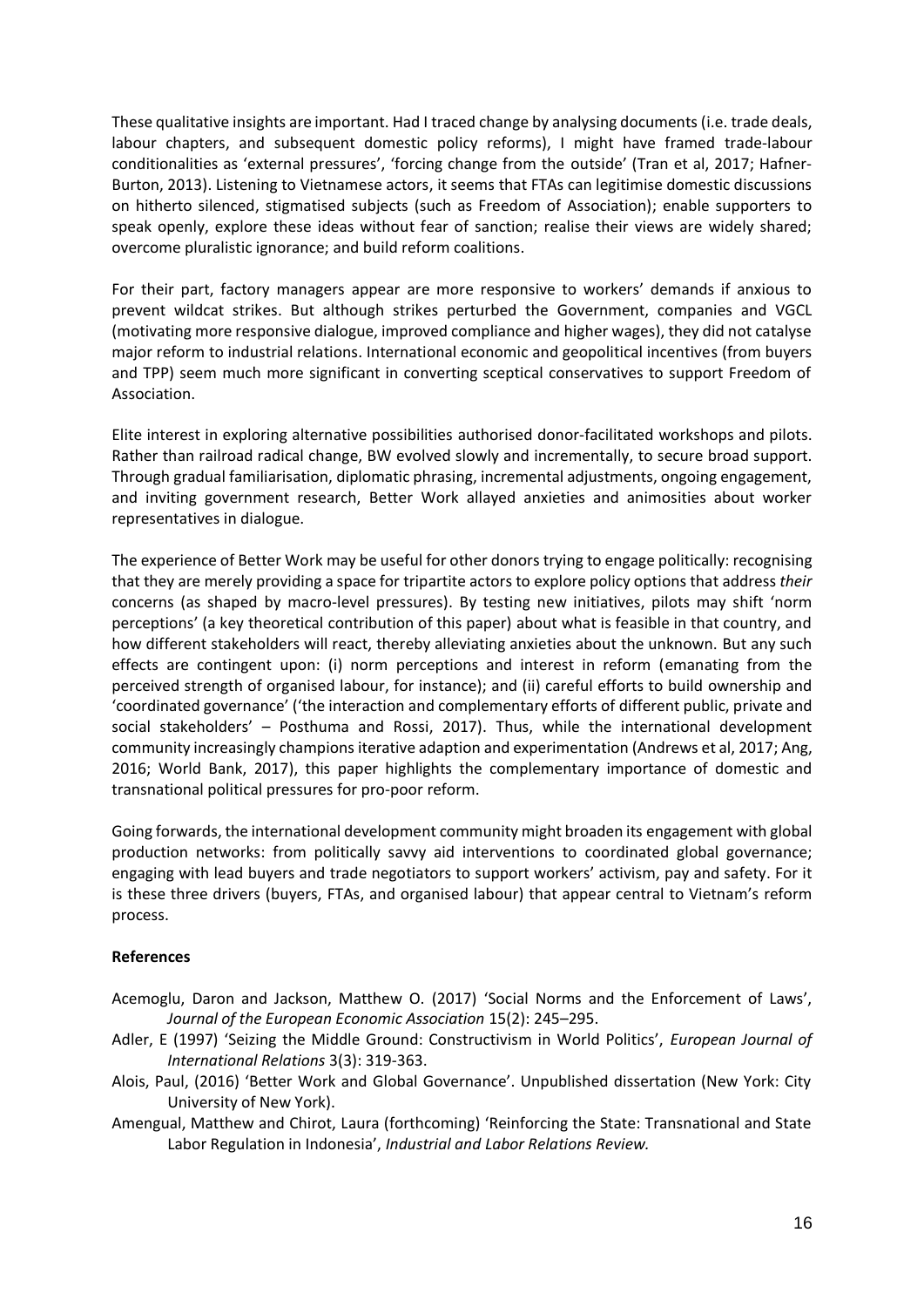- Amengual, Matthew and Fine, Janice (forthcoming) 'Co-enforcing Labor standards: the unique contributions of state and worker organizations in Argentina and the United States', *Regulation and Governance.*
- Andrews, Matt; Pritchett, Lant; Woolcock, Michael (2017) *Building State Capability: Evidence, Analysis,*  Action (Oxford: Oxford University Press).
- Ang, Yuen Yuen (2016) *How China Escaped the Poverty Trap* (Ithaca: Cornell University Press).
- Anner, Mark (2012) 'Corporate Social Responsibility and Freedom of Association Rights: The Precarious Quest for Legitimacy and Control in Global Supply Chains', *Politics & Society* 40(4): 609–644
- Anner, Mark (2015) 'Worker resistance in global supply chains: wildcat strikes, international accords and transnational campaigns', International Journal of Labour Research 7(1-2): 17-34.Arroyo, Michele González (2015) 'Independent Evaluation: USDOL's Technical Cooperation Portfolio Promoting Workers' Rights in Vietnam', O'Brien and Associates[.http://ilo.org/wcmsp5/groups/public/---asia/---ro-bangkok/---ilo](http://ilo.org/wcmsp5/groups/public/---asia/---ro-bangkok/---ilo-hanoi/documents/projectdocumentation/wcms_446061.pdf)[hanoi/documents/projectdocumentation/wcms\\_446061.pdf](http://ilo.org/wcmsp5/groups/public/---asia/---ro-bangkok/---ilo-hanoi/documents/projectdocumentation/wcms_446061.pdf)
- Anner, Mark (2017) 'Wildcat strikes and Better Work bipartite committees in Vietnam', Discussion Paper 24 (Geneva: Better Work).
- Anner, Mark (forthcoming) 'CSR Participation Committees, Wildcat Strikes and the Sourcing Squeeze in Global Supply Chains', *British Journal of Industrial Relations*.
- Arnold, Dennis (2012) 'Social Margins and Precarious Work in Vietnam', *American Behavioral Scientist*  57(4) 468–487
- Arnold, Dennis and Hess, Martin (forthcoming) 'Governmentalizing Gramsci: Topologies of power and passive revolution in Cambodia's garment production network', *Environment and Planning A*.
- Artus, Ingrid; Holland, Judith; Blien, Uwe; Hong, Van Phan thi (2016) *Labour Market and Industrial Relations in Vietnam* (London: Bloomsbury Publishing).
- Baker, Paul; Vanzetti, David and Pham, Thi Lan Huong (2014) 'Sustainable Impact Assessment EU– Vietnam FTA.'MUTRAP—European Trade Policy and Investment Support Project,Hanoi[.http://mutrap.org.vn/index.php/en/library/technical-reports/finish/13/1108](http://mutrap.org.vn/index.php/en/library/technical-reports/finish/13/1108)
- Barrientos, S., & Smith, S. (2007). Do workers benefit from ethical trade? Assessing codes of labour practice in global production systems. Third World Quarterly 28(4): 713–729.
- Bartholomew, Ann; Lister, Stephen; Mountfield, Edward & Nguyen, Van Minh (2005) ''Crossing the River by Feeling the Stones': Vietnam's Experiment with Block Grant Budgeting', *International Journal of Public Administration*, 28(3-4): 337-354.
- Bartley, Tim and Egels-Zanden (2015) 'Responsibility and neglect in global production networks: the uneven significance of codes of conduct in Indonesian factories' Global Networks 15, supplemental issue (2015): S21–S44.
- Berliner, Daniel; Greenleaf, Anne; Lake, Milli; and Noveck, Jennifer (2015a) 'Building Capacity, Building Rights? State Capacity and Labor Rights in Developing Countries', *World Development* 72: 127- 139.
- Berliner, Daniel; Greenleaf, Anne; Lake, Milli; and Noveck, Jennifer (2015b) 'Governing Global Supply Chains: What We Know (and Don't) About Improving Labor Rights and Working Conditions', *Annual Review of Law and Social Science* 11:193–209.
- Blanton, Robert G.; Blanton, Shannon Lindsey; Peksen, Dursun (2015) 'Financial Crises and Labor: Does Tight Money Loosen Labor Rights?', *World Development* 76: 1-12.
- Blyth, Mark (2003), 'Structures Do Not Come with an Instruction Sheet: Interests, Ideas, and Progress in Political Science', *Perspectives on Politics*, 1 (4): 695–703
- Better Work Vietnam (2016) 'Better Work Shows the Pathway for Labour Reform' (Geneva: International Labour Organisation)[.http://betterwork.org/global/wp-content/uploads/ILO-](http://betterwork.org/global/wp-content/uploads/ILO-Better-Work-Vietnam.LRWeb_.pdf)[Better-Work-Vietnam.LRWeb\\_.pdf](http://betterwork.org/global/wp-content/uploads/ILO-Better-Work-Vietnam.LRWeb_.pdf)
- Booth, David and Unsworth, Sue (2014) 'Politically Smart, Locally Led', Discussion Paper (London: Overseas Development Institute).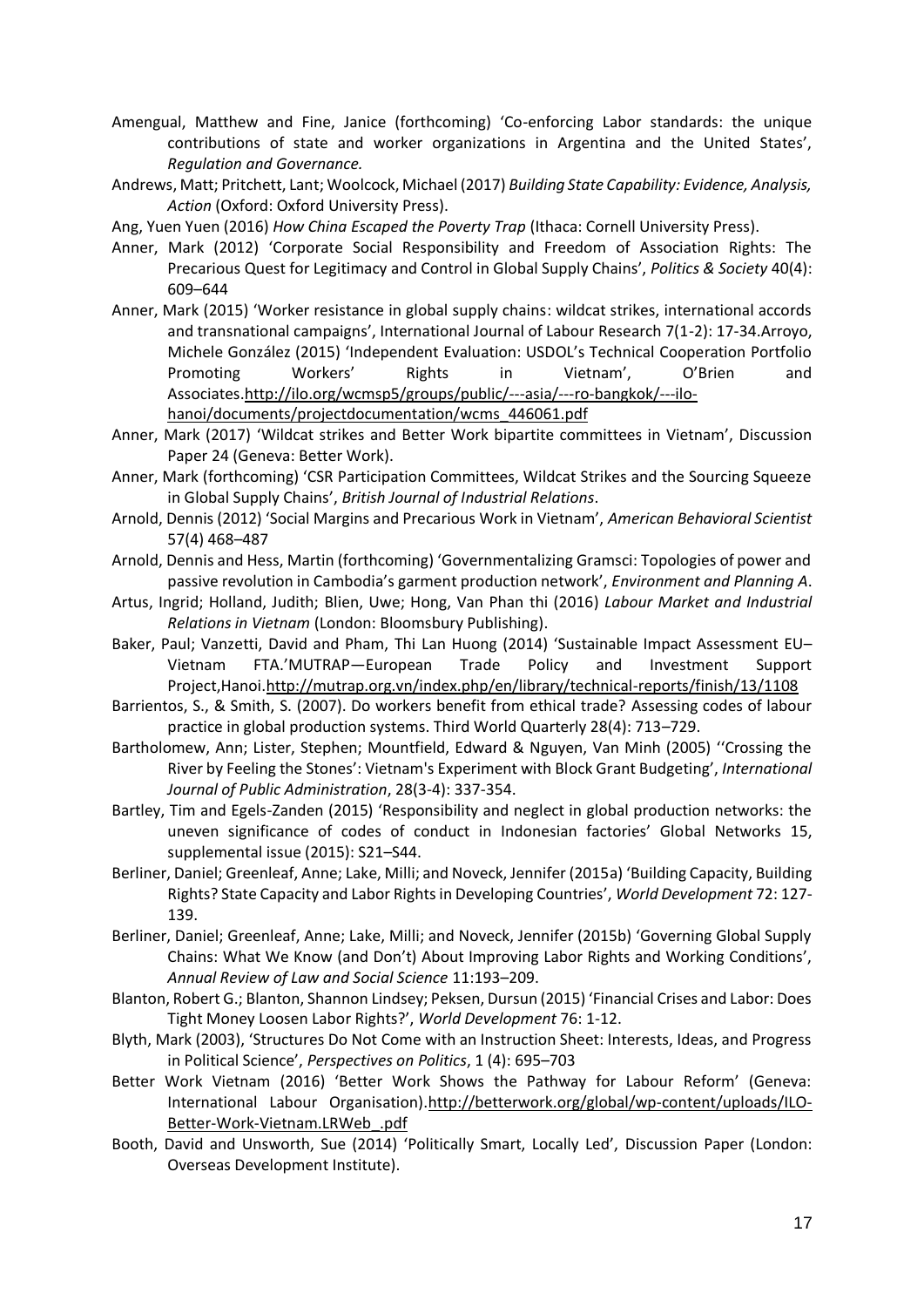Bicchieri, Cristina (2017) *Norms in the Wild* (Oxford: Oxford University Press).

- Brookes, Marissa (2013) 'Varieties of Power in Transnational Labor Alliances: An Analysis of Workers' Structural, Institutional, and Coalitional Power in the Global Economy', *Labor Studies Journal* 38(3):181–200.
- Brown, Drusilla et al (2016) 'The Impact of Better Work' (Tufts University). [file:///C:/Users/reall\\_000/Downloads/Tufts-University-Final-IA.pdf](file:///C:/Users/reall_000/Downloads/Tufts-University-Final-IA.pdf)
- Castells, Manuel (2009) *Communication Power* (Oxford: Oxford University Press).
- Chan, Anita (2011) 'Strikes in Vietnam and China in Taiwanese-Owned Factories', in Anita Chan (ed.) *Labour in Vietnam* (Singapore: ISEAS).
- Chan, Anita and Wang, Hong-zen (2004) 'The Impact of the State on Workers' Conditions Comparing Taiwanese Factories in China and Vietnam', *Pacific Affairs* 77(4): 629-646.
- Cox, Anne (2015) 'The pressure of wildcat strikes on the transformation of industrial relations in a developing country: the case of the garment and textile industry in Vietnam, *Journal of Industrial Relations* 57(2): 271–290.
- Davies, Ronald B. and Vadlamannati, Krishna Chaitanya (2013) 'A race to the bottom in labor standards? An empirical investigation', *Journal of Development Economics* 103:1-14.
- DiCaprio, Alisa, (2013) 'The Demand Side of Social Protection: Lessons from Cambodia's Labor Rights Experience', *World Development* 48: 108–119.
- Do, Thy Thi (2016) '"Firm in principles, flexible in strategy and tactics": Understanding the logic of Vietnam's China policy', *Asian Journal of Comparative Politics* 2(1): 24–39
- Do, Chi Quynh (2011) 'Understanding Industrial Relations Transformation in Vietnam: A Multidimensional Analysis' PhD Thesis (Sydney: University of Sydney).
- Do, Chi Quynh (2012) 'Employee participation in Viet Nam', ILO Working Paper No. 42 (Geneva: ILO). [http://www.ilo.org/wcmsp5/groups/public/---ed\\_dialogue/--](http://www.ilo.org/wcmsp5/groups/public/---ed_dialogue/---dialogue/documents/publication/wcms_194680.pdf) [dialogue/documents/publication/wcms\\_194680.pdf](http://www.ilo.org/wcmsp5/groups/public/---ed_dialogue/---dialogue/documents/publication/wcms_194680.pdf)
- Do, Chi Quynh and van den Broek, Di (2013) 'Wildcat strikes: A catalyst for union reform in Vietnam?' *Journal of Industrial Relations* 55(5): 783–799
- Do, Chi Quynh (2017) 'The missing link in the chain? Trade Regimes and Labour Standards in the Garments, Footwear and Electronics Supply Chains in Vietnam (Friedrich Ebert Siftung).
- Evans, Alice (2017a) 'Patriarchal Unions = Weaker Unions? Industrial Relations in the Asian Garment Industry', *Third World Quarterly* 38(7): 1619-1638.
- Evans, Alice (2017b) 'Politicising Inequality: The Power of Ideas', Working Paper. https://www.researchgate.net/publication/311936874 %27Leaving No One Behind%27 Why Ideas Matter
- Gauri, Varun; Woolcock, Michael & Desai, Deval (2013) 'Intersubjective Meaning and Collective Action in Developing Societies: Theory, Evidence and Policy Implications', *The Journal of Development Studies*, 49(1): 160-172
- Gofas, Andreas and Hay, Colin (2009) 'Varieties of Ideational Explanation', in Andreas Gofas and Colin Hay (eds.) *The Role of Ideas in Political Analysis : A Portrait of Contemporary Debates* (London: Routledge).
- Grindle, Merilee S. (2017) 'Good Governance, R.I.P.: A Critique and an Alternative', *Governance* 30(1): 17-22.
- Hafner-Burton, Emilie M. (2013) *Forced to Be Good: Why Trade Agreements Boost Human Rights* (Cornell University Press).
- Heller, Patrick (2001) 'Moving the State: The Politics of Democratic Decentralization in Kerala, South Africa, and Porto Alegre', *Politics & Society* 29(1): *1*31-163.
- Henderson, Jeffrey; Dicken, Peter; Hess, Martin; Coe, Neil and Yeung, Henry Wai-Chung (2002) 'Global production networks and the analysis of economic development', *Review of International Political Economy*, 9(3): 436-464.
- Hickey, Sam; Sen, Kunal Sen and Bukenya, Badru (eds.) (2015) *The Politics of Inclusive Development*: *Interrogating the Evidence* (Oxford: Oxford University Press).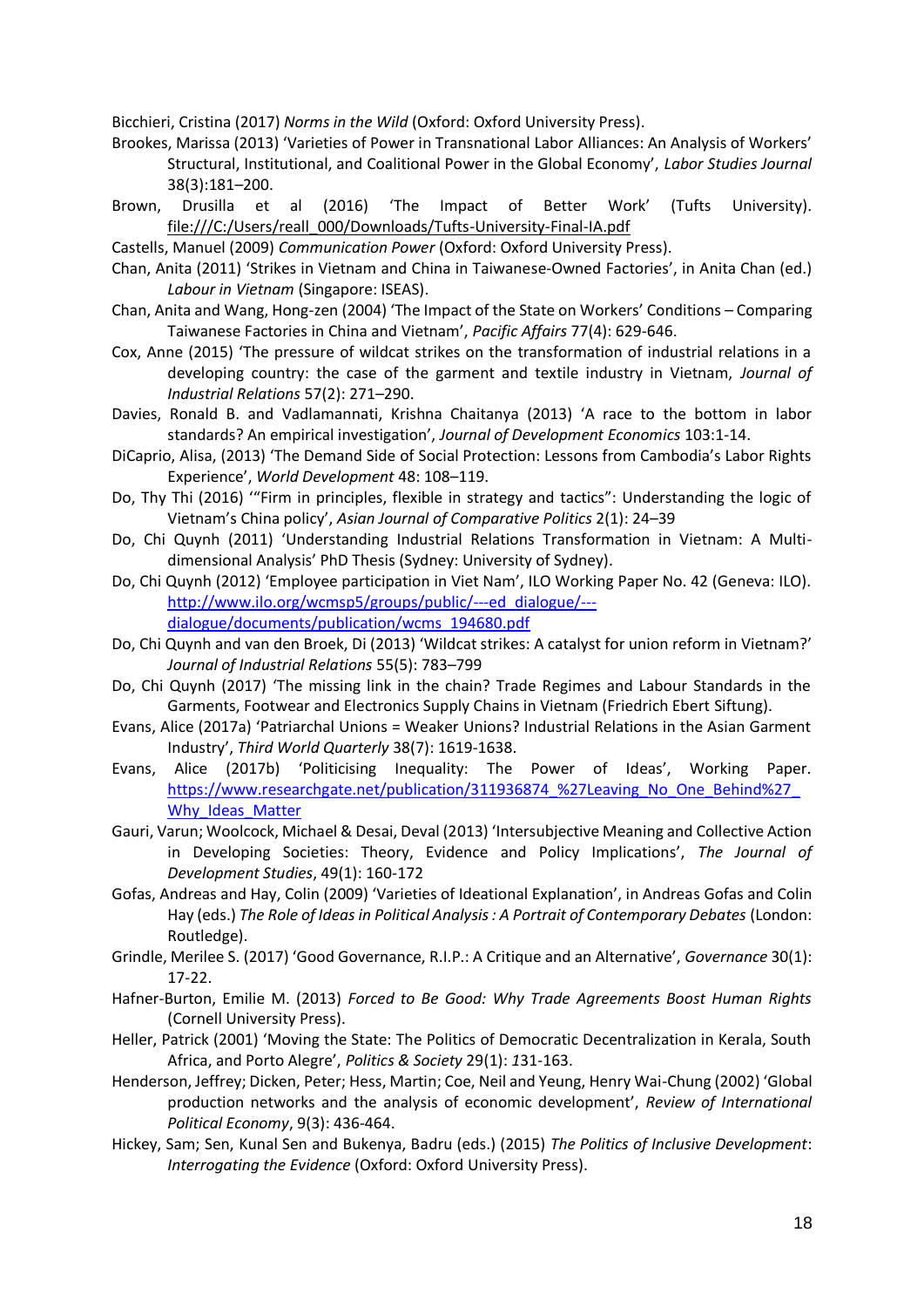- Hoang C (2015) 'VN khôngđểbịlôikéo, thỏathuậnlợiíchtrênlưng'. Vietnamnet, 22 August 2015. [http://vietnamnet.vn/vn/chinh-tri/257906/vn-khong-de-bi-loi-keo-thoa-thuan-loi-ich-tren](http://vietnamnet.vn/vn/chinh-tri/257906/vn-khong-de-bi-loi-keo-thoa-thuan-loi-ich-tren-lung.html)[lung.html](http://vietnamnet.vn/vn/chinh-tri/257906/vn-khong-de-bi-loi-keo-thoa-thuan-loi-ich-tren-lung.html)
- Hoang, Anh Tuan and Do, Thi Thuy (2016) 'U.S.-Vietnam Security Cooperation: Catalysts and Constraints' *Asian Politics & Policy* 8(1): 179–192
- Hoang, Dong and Jones, Bryn (2016) 'Why do corporate codes of conduct fail? Women workers and clothing supply chains in Vietnam', *Global Social Policy* 12(1) 67–85.
- Hiebert, Murray; Nguyen, Phuong; Poling, Gregory (2014) *A New Era in U.S.-Vietnam Relations*  (Lanham: Rowman & Littlefield).
- Hughes, Caroline (2007) 'Transnational Networks, International Organizations and Political Participation in Cambodia: Human Rights, Labour Rights and Common Rights', *Democratization*, 14(5): 834-852.
- Human Rights Watch (HRW) (2009) 'Not Yet a Workers' Paradise: Vietnam's Suppression of the Independent Workers' Movement' (New York: Human Rights Watch).
- International Labor Organisation (ILO) (2013) 'Bangladesh: Seeking Better Employment Conditions For Better Socioeconomic Outcomes' (Geneva: International Labour Office).
- International Labor Organisation (ILO) (2016) 'Assessment of Labour Provisions in Trade and Investment Arrangements' (Geneva: International Labour Office)
- Kerkvliet, Benedict J. Tria (2011) 'Workers' Protests in Contemporary Vietnam', in Anita Chan (ed.) *Labour in Vietnam* (Singapore: ISEAS).
- Lee, Chang-Hee (2006) 'Recent Industrial Relations Developments in China and Viet Nam: The Transformation of Industrial Relations in East Asian Transition Economies', *Journal of Industrial Relations* 48(3): 415-429.
- Levy, Brian (2014) *Working with the Grain* (Oxford: Oxford University Press).
- Lim, Sijeong; Mosley, Layna; Prakash, Aseem (2015) 'Revenue Substitution? How Foreign Aid Inflows Moderate the Effect of Bilateral Trade Pressures on Labor Rights', *World Development* 67: 295-309.
- Macdonald, Kate and Macdonald, Terry (2010) 'Democracy in a Pluralist Global Order: Corporate Power and Stakeholder Representation', Ethics & International Affairs, 24(1): 19–43.
- Malesky, Edmund and London, Jonathan (2014) 'The Political Economy of Development in China and Vietnam', *Annual Review of Political Science* 17:395–419.
- Marx, Karl (1976) *Capital*, vol. I (Harmondsworth: Penguin).
- Mosley, Laura (2010) *Labor Rights and Multinational Production* (Cambridge: Cambridge University Press).
- Khanh, Trinh Ly (2014) 'Trade Union Organizing Free from Employers' Interference: Evidence from Vietnam', *Southeast Asian Studies*, 3(3): 589–609
- Nguyen, Tu Phuong (2017) 'Workers' Strikes in Vietnam from a Regulatory Perspective', *Asian Studies Review,* 41:2, 263-280
- Nhung, T. Bui (2017) 'Managing anti-China nationalism in Vietnam: evidence from the media during the 2014 oil rig crisis', *The Pacific Review*, 30:2, 169-187.
- Pearse, Rebecca and Connell, Raewyn (2016) 'Gender Norms and the Economy: Insights from Social Research', *Feminist Economics* 22(1): 30-53.
- Peksen, Dursun and Blanton, Robert G. (2017) 'The impact of ILO conventions on worker rights: Are empty promises worse than no promises?', *Rev Int Organ* (2017) 12:75–94.
- Pham, Nghia Trong (2010) 'Incorporating The Core International Labour Standards On Freedom Of Association And Collective Bargaining Into Vietnam's Legal System', doctoral thesis. (London: Brunel University).
- Pham, Nghia Trong (2017) 'Trade and Labour Rights: The Case of the TPP', GEG Working Paper 134 (Oxford: The Global Economic Governance Programme, University of Oxford). [http://www.geg.ox.ac.uk/sites/geg/files/GEG%20WP%20124%20-](http://www.geg.ox.ac.uk/sites/geg/files/GEG%20WP%20124%20-%20Trade%20%26%20Labour%20Rights%20%20The%20Case%20of%20the%20TPP%20-%20Nghia%20Trong%20Pham_0.pdf)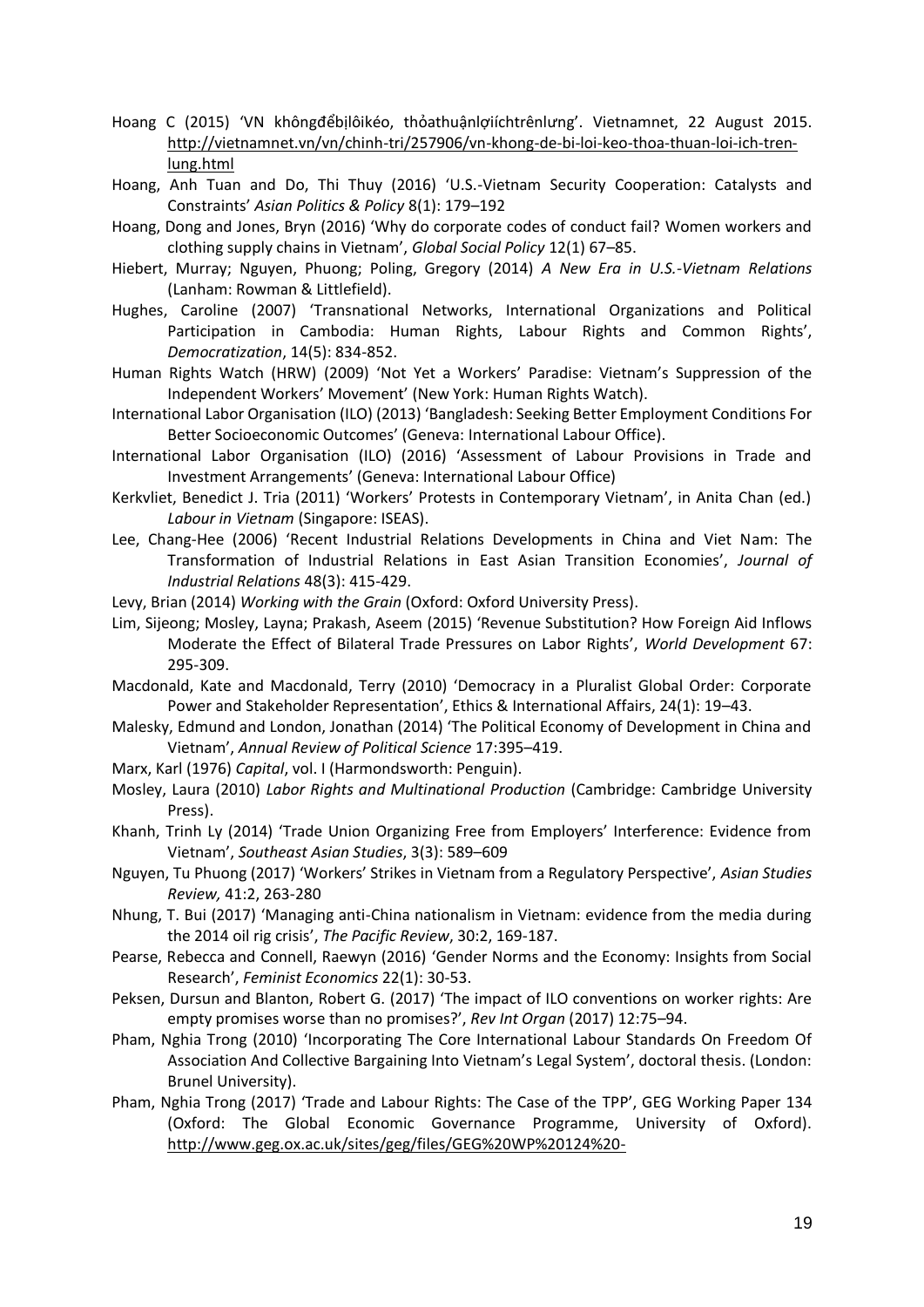[%20Trade%20%26%20Labour%20Rights%20%20The%20Case%20of%20the%20TPP%20-](http://www.geg.ox.ac.uk/sites/geg/files/GEG%20WP%20124%20-%20Trade%20%26%20Labour%20Rights%20%20The%20Case%20of%20the%20TPP%20-%20Nghia%20Trong%20Pham_0.pdf) [%20Nghia%20Trong%20Pham\\_0.pdf](http://www.geg.ox.ac.uk/sites/geg/files/GEG%20WP%20124%20-%20Trade%20%26%20Labour%20Rights%20%20The%20Case%20of%20the%20TPP%20-%20Nghia%20Trong%20Pham_0.pdf)

- Phillips, Nicola (2017) 'Power and inequality in the global political economy', International Affairs, 93(2): 429–444.
- Polaski, Sandra (2006) 'Combining Global and Local Forces: The Case of Labor Rights in Cambodia', *World Development* 34 (5): 919–32.
- Posthuma, Anne and Rossi, Arianna (2017) 'Coordinated governance in global value chains: supranational dynamics and the role of the International Labour Organization', *New Political Economy* 22(2): 186–202.
- Radcliffe, Sarah (2015) *Dilemmas of Difference Indigenous Women and the Limits of Postcolonial Development Policy* (Duke University Press).
- Ruggie, John Gerard (forthcoming) 'Multinationals as global institution: Power, authority and relative autonomy', *Regulation and Governance*.
- Sandbrook, Richard; Edelman, Marc; Heller, Patrick; Teichman, Judith (2007) *Social Democracy in the Global Periphery: Origins, Challenges, Prospects* (Cambridge: Cambridge University Press).
- Siddiqi, DM. "Do Bangladeshi factory workers need saving? Sisterhood in the post-sweatshop era", *Feminist Review* 91 (2009): 154-174.
- Siu, Kaxton and Chan, Anita (2015) 'Strike Wave in Vietnam, 2006–2011', *Journal of Contemporary Asia*, 45(1): 71-91.
- Taylor, Sandra C. (1999) *Vietnamese Women at War: Fighting for Ho Chi Minh and the Revolution*. (Lawrence: University Press of Kansas).
- TalkVietnam (2017) 'Reforming Industrial Relations to Fully Reap Integration Benefits', (Vietnam: Talk Vietnam) https://www.talkvietnam.com/2016/04/reforming-industrial-relations-to-fullyreap-integration-benefits/
- Teichman, Judith A. (2016) *The Politics of Inclusive Development: Policy, State Capacity and Coalition Building* (Palgrave Macmillan).
- The Economist (2017) 'The Communist Party is reasserting control in Vietnam', (London: The Economist). [https://www.economist.com/news/asia/21731192-american-indifference-has](https://www.economist.com/news/asia/21731192-american-indifference-has-contributed-crackdown-dissidents-communist-party)[contributed-crackdown-dissidents-communist-party](https://www.economist.com/news/asia/21731192-american-indifference-has-contributed-crackdown-dissidents-communist-party)
- Tostevin, Matthew (2017) 'Trump factor weighs as Vietnam intensifies crackdown on dissidents' (London: Reuters). [https://www.reuters.com/article/us-vietnam-arrests/trump-factor](https://www.reuters.com/article/us-vietnam-arrests/trump-factor-weighs-as-vietnam-intensifies-crackdown-on-dissidents-idUSKBN1AI0LF)[weighs-as-vietnam-intensifies-crackdown-on-dissidents-idUSKBN1AI0LF](https://www.reuters.com/article/us-vietnam-arrests/trump-factor-weighs-as-vietnam-intensifies-crackdown-on-dissidents-idUSKBN1AI0LF)
- Trần, Angie Ngoc (2007) 'Alternatives to the "Race to the Bottom" in Vietnam Minimum Wage Strikes and Their Aftermath', *Labor Studies Journal* 32(4): 430-451.
- Tran, Angie (2015) 'Small victory, systemic problems', New Mandela <http://www.newmandala.org/small-victory-systemic-problems/>
- Tran, Angie; Bair, Jennifer; Werner, Marion (2017) 'Forcing change from the outside? The role of tradelabour linkages in transforming Vietnam's labour regime', *Competition and Change* 21(5): 397- 416.
- Turley, William S. and Womack, Brantly (1998) 'Asian Socialism's Open Doors: Guangzhou and Ho Chi Minh City', *The China Journal* 40: 95-119.
- Van der Loop, Theo (2015) 'Independent Mid-Term Evaluation of a Technical Assistance Project: The Vietnam Labor Law Implementation Project, VIE/12/01/US[Ahttp://ilo.org/wcmsp5/groups/public/---asia/---ro-bangkok/---ilo](http://ilo.org/wcmsp5/groups/public/---asia/---ro-bangkok/---ilo-hanoi/documents/projectdocumentation/wcms_446053.pdf)[hanoi/documents/projectdocumentation/wcms\\_446053.pdf](http://ilo.org/wcmsp5/groups/public/---asia/---ro-bangkok/---ilo-hanoi/documents/projectdocumentation/wcms_446053.pdf)
- Vietnam News (2016) 'TPP pushes free association reforms to happen sooner' [http://vietnamnews.vn/society/employment/295564/tpp-pushes-free-association-reforms](http://vietnamnews.vn/society/employment/295564/tpp-pushes-free-association-reforms-to-happen-sooner.html#uDyeiVt6Ahqtrvfl.99)[to-happen-sooner.html#uDyeiVt6Ahqtrvfl.99](http://vietnamnews.vn/society/employment/295564/tpp-pushes-free-association-reforms-to-happen-sooner.html#uDyeiVt6Ahqtrvfl.99)